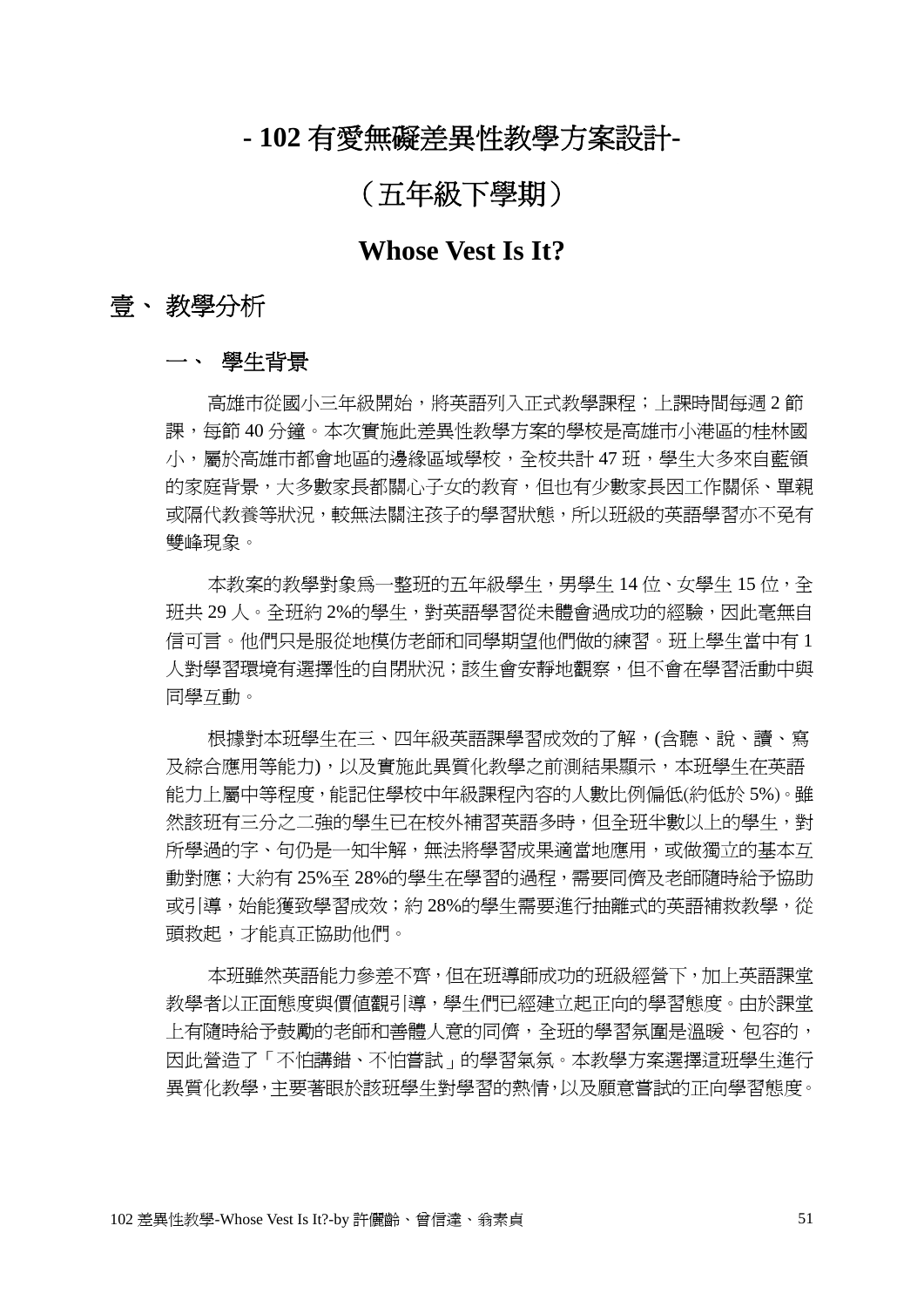#### 二、 學習目標

| 目標                                                    | 能力指標                                                                                                  |
|-------------------------------------------------------|-------------------------------------------------------------------------------------------------------|
| 1. 學生能說出所看到衣物的名稱與顏色。<br> 2. 學生能聽懂他人所說的衣物名稱與顏          | $1 - 1 - 3$<br>能聽辨課堂中所習得的詞彙。<br>$1 - 1 - 8$<br>能聽懂簡易句型的句子。                                            |
| 色。<br> 3. 學生能以完整的句子描述他人的穿著。<br> 4. 學生能看懂已學過的句型,並依照指令  | $2 - 1 - 3$<br>能說出課堂中所習得的詞彙。<br>能以正確的語調說出簡易句型的<br>$2 - 1 - 4$<br>句子。<br>能作簡單的提問、回答和敘述。<br>$2 - 1 - 9$ |
| 找出正確衣物。<br>5. 學生能依照敘述畫出正確衣物及上色。<br>6. 學生能聽懂故事內容並演出故事。 | 2-1-11 能以所習得的英語看圖說話。<br>$3 - 1 - 2$<br>能辨識課堂中習得的詞彙。<br>$3 - 1 - 5$<br>能看懂簡單的句子。                       |
|                                                       | $4 - 1 - 3$<br>能臨摹抄寫課堂中習得的詞彙。<br>$5 - 1 - 2$<br>能聽懂及辨識課堂中所習得的詞<br>彙。                                  |

三、 活動內容

(一) 教材分析

### Unit 2 **Whose vest is this?**

 教材版本:康軒 Hello, Darbie! Book 6 主要句型:

What's it? It's a vest.

What are they? They're shorts.

What color is the vest? It's black.

#### **Whose vest is it? It's Tony's vest.**

What's Tony wearing? He's wearing a black vest.

Put on a blue vest.

There is/ are … in the wardrobe.

Tony is wearing a blue T-shirt and white shorts.

Please give me a (blue) T-shirt/ black socks.

生活用語: Here you are. / You're welcome. How much is it? It's 50 dollars. 主要字彙:(Items of clothing) cap, T-shirt, jacket, vest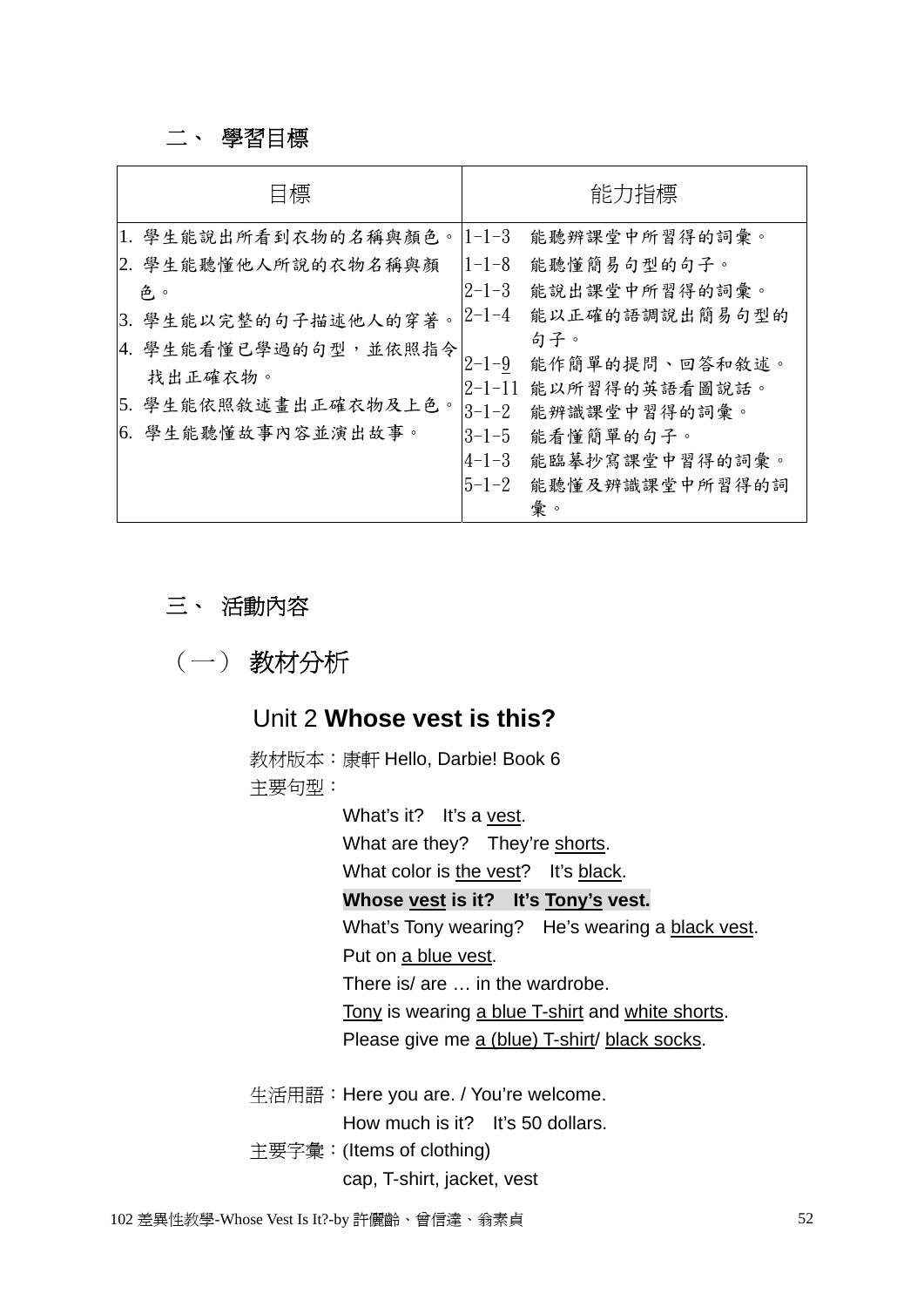- 認識字彙:blouse, cowboy hat, scarf, underwear, sneakers, slippers, shoes, sweater
- 複習字彙:belt, boots, dress, coat, jeans, pants, shirt, skirt, shirt, socks
- 教材難易:本單元內容和學生的生活作息習習相關,**target words**: cap, T-shirt, jacket, vest 偏易,所以教案設計欲整合學生的 舊學習經驗,將教學內容加廣、加深,讓學生將學習內容 活用,適切表達出所見、所思。

 句型方面是學生學過的居多,唯 Whose vest is it? It's Tony's vest. 屬新的學習素材。

 單字方面包含複習三、四年級學過的字彙,(如:belt, boots, coat, dress, jeans, pants, shirt, skirt, shirt, socks 等),結合 **target words**:**cap, T-shirt, jacket, vest**,再加入存在學 生生活經驗中的認識單字,(如:blouse, cowboy hat, scarf, shoes, slippers, sneakers, underwear, sweater)等字。

(二) 學習活動

本教學單元教案設計,實施期程為四週(共 8 節課)。

教學考量、策略

- 1. 學生屬 EFL 環境的學習者, 所以學習過程中教學者運用字卡, 除了利用 phonics 拼讀方式,也協助學生聯結字音、字義、語音、語意等,強化單字學 習;更常輔以圖卡、相片、實物、簡報、網路資源等多元方式,使學習內容 具像且有真實感。
- 2. 為了引發學生的學習興趣,引導學生為學習負責任,特別規劃讓學習者分組 製作學習附件(如:紙娃娃、衣服及配件等)。

分組

教學者在實施教學前,先參考學生的背景資料,作為異質分組的依據。包括:

- 1. 學生在三、四年級英語課的整體成績表現。
- 2. 學生在五年級上學期國語課的整體成績表現。
- 3. 詢問導師,學生在班上其他科目的學習成效、強弱表現等。
- 4. 學生在五年級上學期英語課的整體成績和學習表現。
- 5. 前測結果的質性分析。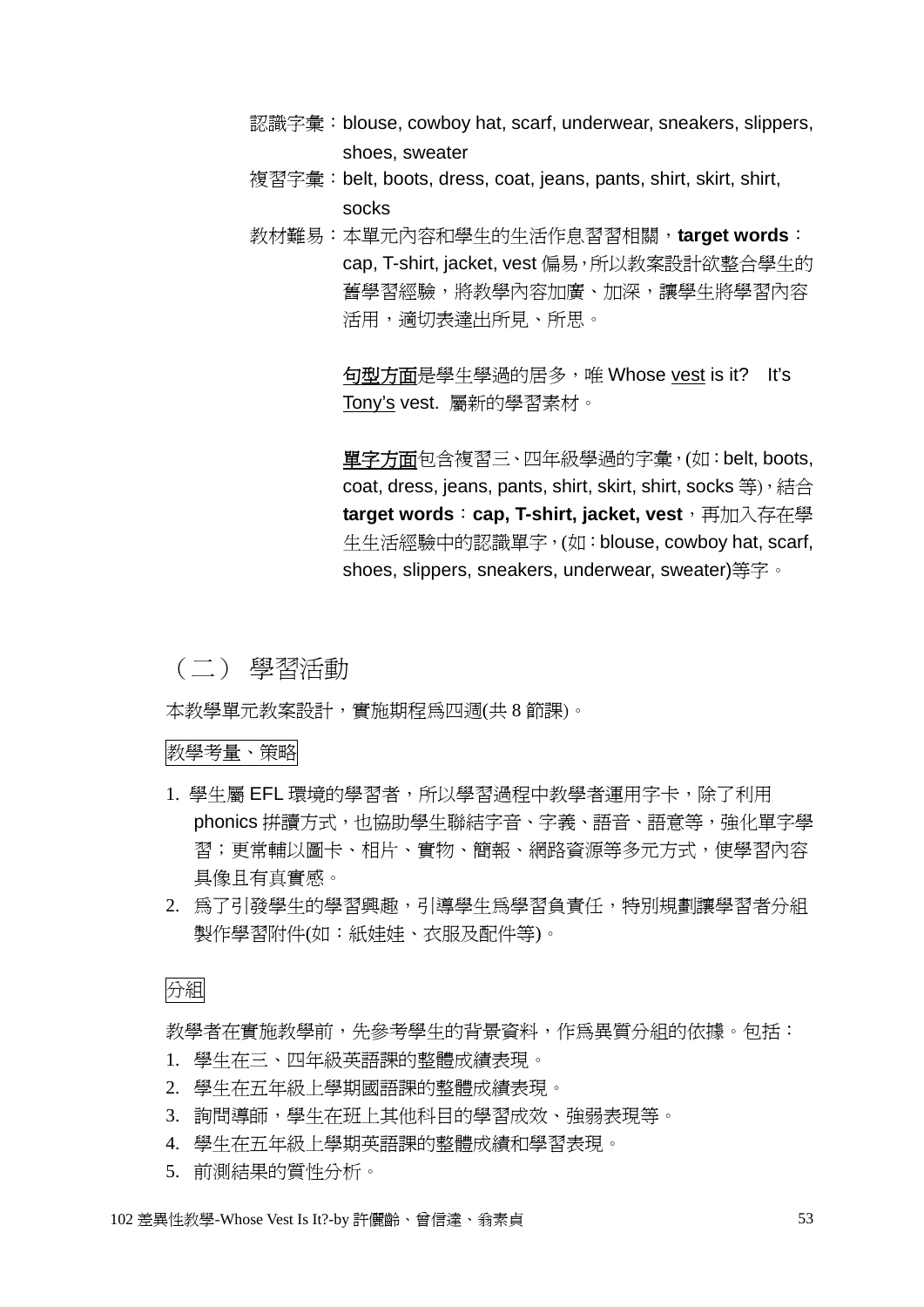綜合上述資料,將全班學生大致分成三群:

#### **SL: strong learners**

### **AL: average learners**

#### **WL: weak learners**

為顧及學生的心理感受,老師不須將代號意義告知學生。老師在分組時,僅告訴 學生 WL、AL、SL 是組群代號,組內成員非永遠固定,會因個人學習狀況而有 所調整、變動。

#### 教室學習情境

順應英語教室既有的六張大桌子,將全班學生分成六大組,每組 4 至 5 人,平時 採異質分組進行學習活動。在某些特定的學習活動設計,才打散原有的小組成 員,依學習目標需求採同質化分組。

貳、 教案

#### 教學時間 教學單元 2000 - 2000 - 2000 - 2000 - 2000 - 2000 - 2000 - 2000 - 2000 - 2000 - 2000 - 2000 - 2000 - 2000 - 20  $40 \frac{\text{A}}{\text{m}}$  Lesson 2 Whose Vest Is This? 衣物圖卡、衣物字卡、男女紙娃娃各六 個、圖畫紙、彩色筆、學習單、 **Oral Assessment Checklist** 對應之能 力指標 1-1-4 能聽辨課堂中所習得的詞彙。 1-1-8 能聽懂簡易句型的句子 2-1-3 能說出課堂中所習得的詞彙。 2-1-4 能以正確的語調說出簡易句型的句子。 2-1-9 能作簡單的提問、回答和敘述。 2-1-11 能以所習得的英語看圖說話。 3-1-2 能辨識課堂中習得的詞彙。 3-1-5 能看懂簡單的句子。 4-1-3 能臨摹抄寫課堂中習得的詞彙。

102 差異性教學-Whose Vest Is It?-by 許儷齡、曾信達、翁素貞 54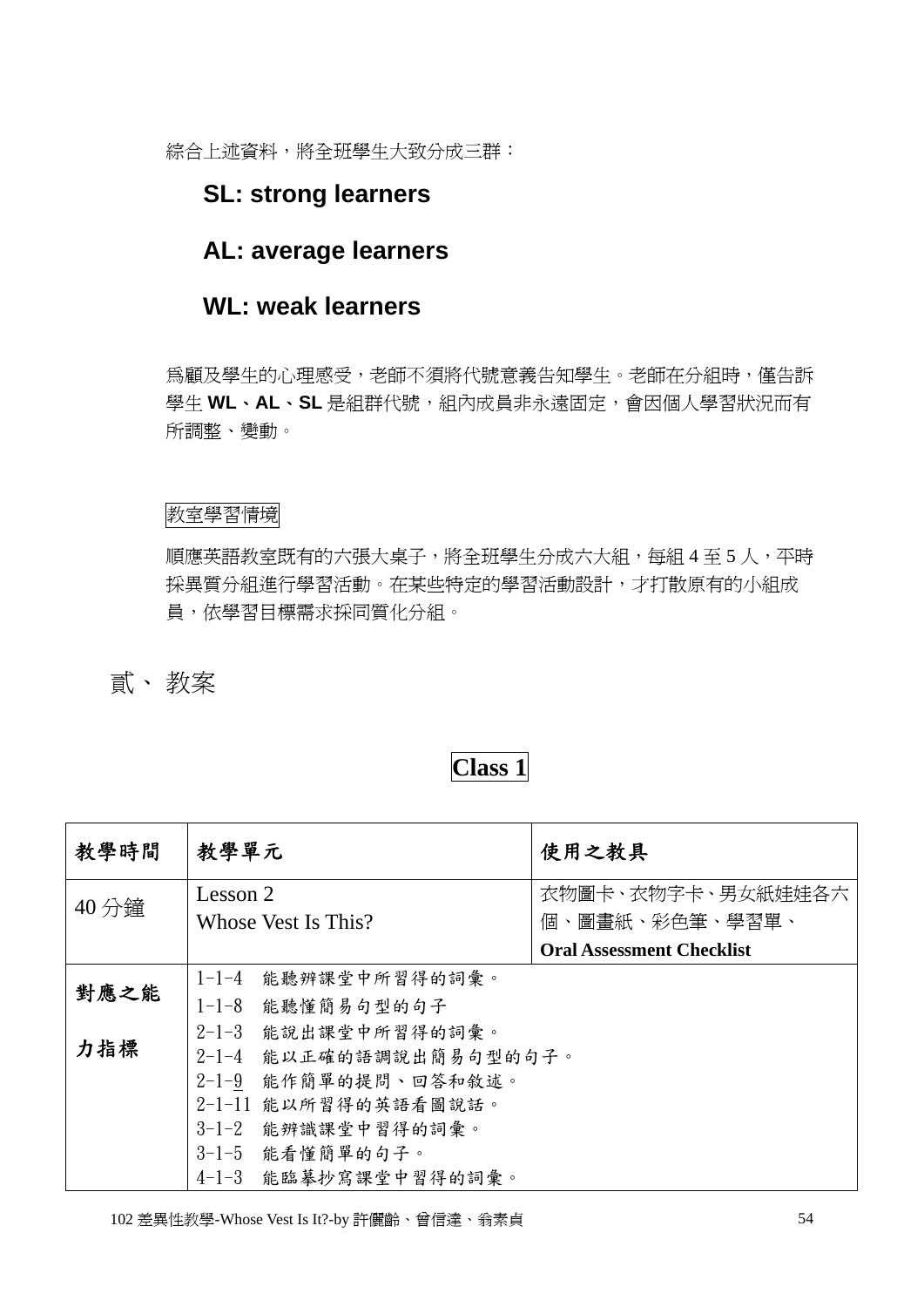|                                                 | $5 - 1 - 2$<br>能聽懂及辨識課堂中所習得的詞彙。                                                   |                      |             |                             |  |  |  |  |
|-------------------------------------------------|-----------------------------------------------------------------------------------|----------------------|-------------|-----------------------------|--|--|--|--|
|                                                 | 1. 學生能說出所看到衣物的名稱與顏色。                                                              |                      |             |                             |  |  |  |  |
| 評量目標                                            | 2. 學生能聽懂他人所說的衣物名稱與顏色。                                                             |                      |             |                             |  |  |  |  |
|                                                 | 3. 學生能以完整的句子描述他人的穿著(He/She is wearing )。                                          |                      |             |                             |  |  |  |  |
|                                                 | 4. 學生能看懂已學過的句型(There are),並依照敘述畫出正確衣物及上色。                                         |                      |             |                             |  |  |  |  |
|                                                 | 教學內容及步驟                                                                           |                      |             |                             |  |  |  |  |
|                                                 | 1, 在較硬的白紙上畫一男孩(Willy)和一女孩(小丸子)的全身圖,將紙娃                                            |                      |             |                             |  |  |  |  |
| 教具準備                                            | 娃剪下並護貝。(兩個娃娃要大小一樣,身形一樣)                                                           |                      |             |                             |  |  |  |  |
|                                                 | 為兩位紙娃娃量身製作紙衣服(Willy 的 T-shirt 和 shorts,Maruco 的<br>2.                             |                      |             |                             |  |  |  |  |
|                                                 | dress),並為他們穿上衣服。                                                                  |                      |             |                             |  |  |  |  |
|                                                 | 3. 在圖畫紙上用鉛筆描出紙娃娃的身形5-6個,並剪下來備用。                                                   |                      |             |                             |  |  |  |  |
|                                                 | 單字:shirt, T-shirt, vest, jacket, shorts, pants, socks, cap, hat, shoes, sneakers, |                      |             |                             |  |  |  |  |
| 教學內容                                            | boots, dress, coat, jeans and sandals.                                            |                      |             |                             |  |  |  |  |
|                                                 | 句子: What is he/she wearing?                                                       |                      |             |                             |  |  |  |  |
|                                                 | He/She is wearing a (shirt) and (pants).                                          |                      |             |                             |  |  |  |  |
|                                                 | He/She is wearing a (blue) (shirt) and (blue) (jeans).                            |                      |             |                             |  |  |  |  |
|                                                 | Warm-up                                                                           | 教具                   | 時<br>間      | 多元評量方式                      |  |  |  |  |
|                                                 | 1. 老師和全班 greeting 後, 以 weather words 的                                            |                      | $5^{\circ}$ | 依學生的能力和程                    |  |  |  |  |
|                                                 | <b>ppt.</b> 幫學生複習"How's the weather today?"                                       |                      |             | 度老師的不同,要                    |  |  |  |  |
|                                                 | "It's <u>sunny</u> ." 的對話練習。                                                      |                      |             | 求學生僅以單字                     |  |  |  |  |
|                                                 | 2. 接著,老師問學生"How's the weather                                                     | 教學簡報:                |             | 或完整的句子回應                    |  |  |  |  |
|                                                 | today?" 學生回應"It's (sunny)後,老師問"Is                                                 | <b>Weather Words</b> |             | 問句。                         |  |  |  |  |
|                                                 | it (warm)?"待學生回答後,老師問"When it                                                     |                      |             |                             |  |  |  |  |
|                                                 | is (warm), what do you wear?" "Look at me.                                        |                      |             |                             |  |  |  |  |
|                                                 | What am I wearing today?"                                                         |                      |             |                             |  |  |  |  |
|                                                 | 3. 老師引導學生說出正確的單字。                                                                 |                      |             |                             |  |  |  |  |
|                                                 | <b>Presentation &amp; Practice</b>                                                |                      |             |                             |  |  |  |  |
| <b>Activity 1: Look &amp; Say:</b>              |                                                                                   |                      | 8'          |                             |  |  |  |  |
|                                                 | 1. 老師出示所穿的衣服之 flashcards,引導全班                                                     | 1.教學簡報:              |             |                             |  |  |  |  |
| 加上適當的冠詞 a/an 或複數的 s/es,再次唸<br>Items of Clothing |                                                                                   |                      |             |                             |  |  |  |  |
|                                                 | $\pm$ items of clothing (e.g., a T-shirt, pants)                                  |                      |             |                             |  |  |  |  |
|                                                 | 2. 老師逐一出示其他 target words 的                                                        | 1. 衣物圖卡              |             |                             |  |  |  |  |
| 2. 衣物字卡<br>flashcards, 並引導全班加上適當的冠詞 a/an        |                                                                                   |                      |             |                             |  |  |  |  |
|                                                 | 或複數的 s/es,再次唸出 clothing words。<br>3. 老師邀請數位穿著不一樣衣物的小朋友上                           |                      |             |                             |  |  |  |  |
|                                                 |                                                                                   |                      |             |                             |  |  |  |  |
|                                                 | 台,問"What is she/he wearing?"並鼓勵                                                   |                      |             | T checks on the <b>Oral</b> |  |  |  |  |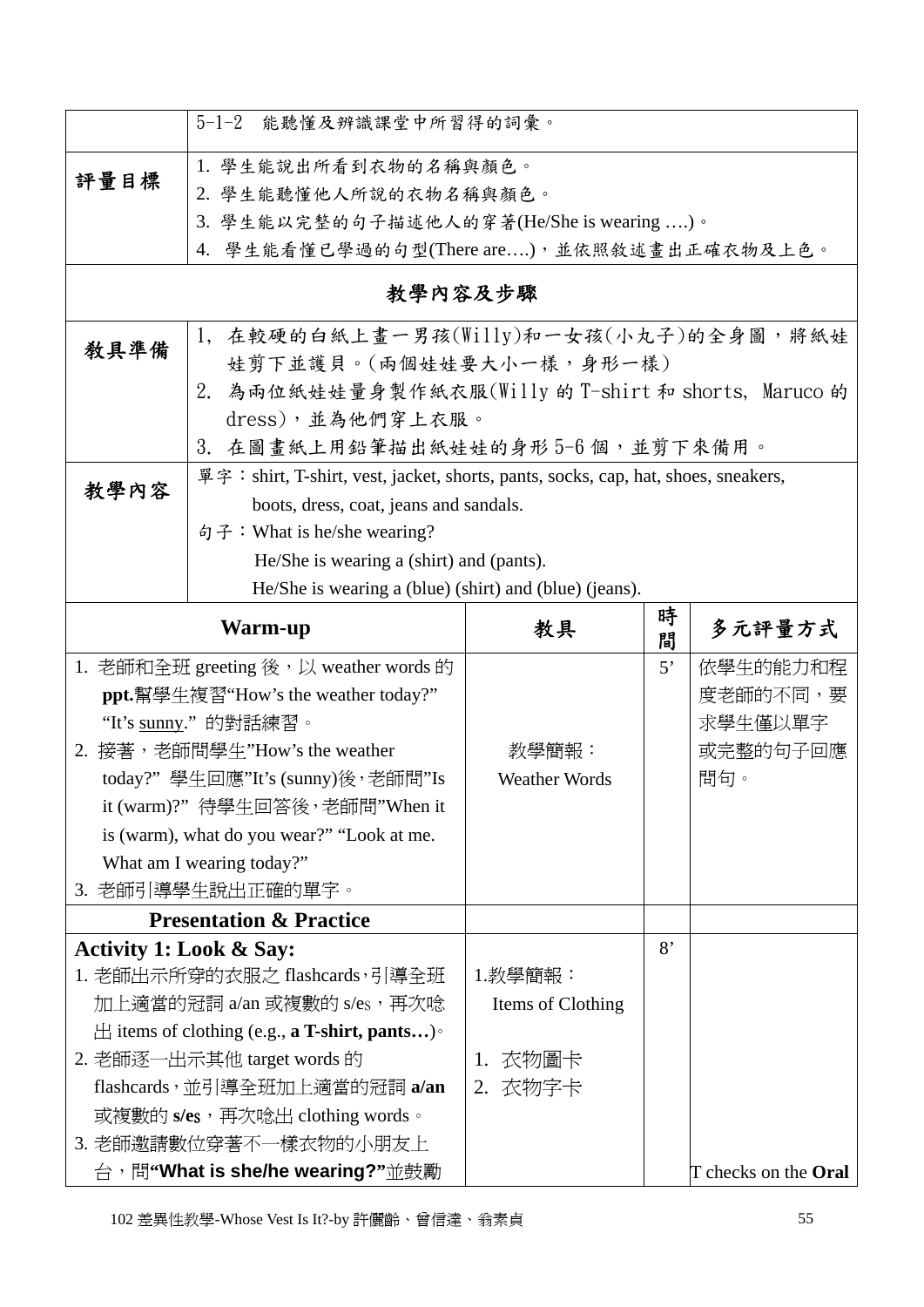| 學生舉手回答。                                                                                                                                                                                                                                                                                                                                                                                                                                                                                                                                                                                                                                                                                                                                                                                    |                                                     |     | <b>Assessment</b>                                                     |
|--------------------------------------------------------------------------------------------------------------------------------------------------------------------------------------------------------------------------------------------------------------------------------------------------------------------------------------------------------------------------------------------------------------------------------------------------------------------------------------------------------------------------------------------------------------------------------------------------------------------------------------------------------------------------------------------------------------------------------------------------------------------------------------------|-----------------------------------------------------|-----|-----------------------------------------------------------------------|
| 4. 每次一位學生回答正確後,老師即請全班一                                                                                                                                                                                                                                                                                                                                                                                                                                                                                                                                                                                                                                                                                                                                                                     |                                                     |     | <b>Checklist</b>                                                      |
| 起大聲複述 "She/He is wearing "                                                                                                                                                                                                                                                                                                                                                                                                                                                                                                                                                                                                                                                                                                                                                                 |                                                     |     |                                                                       |
| <b>Activity 2: Listen &amp; Draw:</b><br>1. 老師告訴學生,今天有 one boy 和 one<br>girl 來到班上, 她們是 Willy and Maruko.<br>2. 老師出示穿戴整齊的 Willy 和 Maruko,<br>問學生"What is Willy/Maruko wearing?"<br>3. 異質分組-4~5 人成一組<br>待學生回答問題後,老師請學生分組,聽老師<br>指令,爲兩位紙娃娃量身製作紙衣服(e.g., cap,<br>dress, shorts, etc.) •<br>4. 老師說, "Group 1 and Group 2, your Willy is<br>wearing (a cap), (a jacket) and (sneakers)."<br>"Your Maruko is wearing (a shirt), (a vest) and<br>(pants)."<br>5. 老師說"Group 3 and Group 4, your Willy is<br>wearing (a hat), (shorts), and (shoes)." "Your<br>Maruko is wearing (a T-shirt), (a skirt) and<br>(sneakers)." "Group 5 and Group 6, your<br>Willy is wearing a (T-shirt), a (coat), and<br>(boots). Your Maruko is wearing a (dress), a<br>(hat) and (shoes).<br>6. 請各組學生將衣物剪好並上好顏色、圖背 | 紙娃娃(Willy &<br>Maruko) 各6個<br>圖畫紙每組 3-4張<br>彩色筆每組一盒 | 20' |                                                                       |
| 黏上軟性磁鐵。                                                                                                                                                                                                                                                                                                                                                                                                                                                                                                                                                                                                                                                                                                                                                                                    |                                                     |     |                                                                       |
| 7. 各組將繪製好的紙娃娃衣物黏貼在黑板上老                                                                                                                                                                                                                                                                                                                                                                                                                                                                                                                                                                                                                                                                                                                                                                     |                                                     |     |                                                                       |
| 師指定的區域。                                                                                                                                                                                                                                                                                                                                                                                                                                                                                                                                                                                                                                                                                                                                                                                    |                                                     |     |                                                                       |
|                                                                                                                                                                                                                                                                                                                                                                                                                                                                                                                                                                                                                                                                                                                                                                                            |                                                     |     |                                                                       |
| <b>Production</b>                                                                                                                                                                                                                                                                                                                                                                                                                                                                                                                                                                                                                                                                                                                                                                          |                                                     |     |                                                                       |
| <b>Look &amp; Say vs. Listen &amp; Find:</b> (pair work)<br>1. 老師請一位 SL 和一位 AL 到前面來, SL 用<br>眼睛自由選定要給 Willy 或 Maruko 穿的衣<br>物, 大聲說出"Willy/Maruko is wearing (a<br>yellow T-shirt) and (blue shorts)." AL 仔細聽<br>SL 敘述後, 在黑板上找出正確的衣物。                                                                                                                                                                                                                                                                                                                                                                                                                                                                                                                                                       | 學生繪製的紙娃娃<br>衣物                                      | 5'  | T checks on the <b>Oral</b><br><b>Assessment</b><br><b>Checklist.</b> |
| 2. 老師引導全班一起說"Willy/Maruko is                                                                                                                                                                                                                                                                                                                                                                                                                                                                                                                                                                                                                                                                                                                                                               |                                                     |     |                                                                       |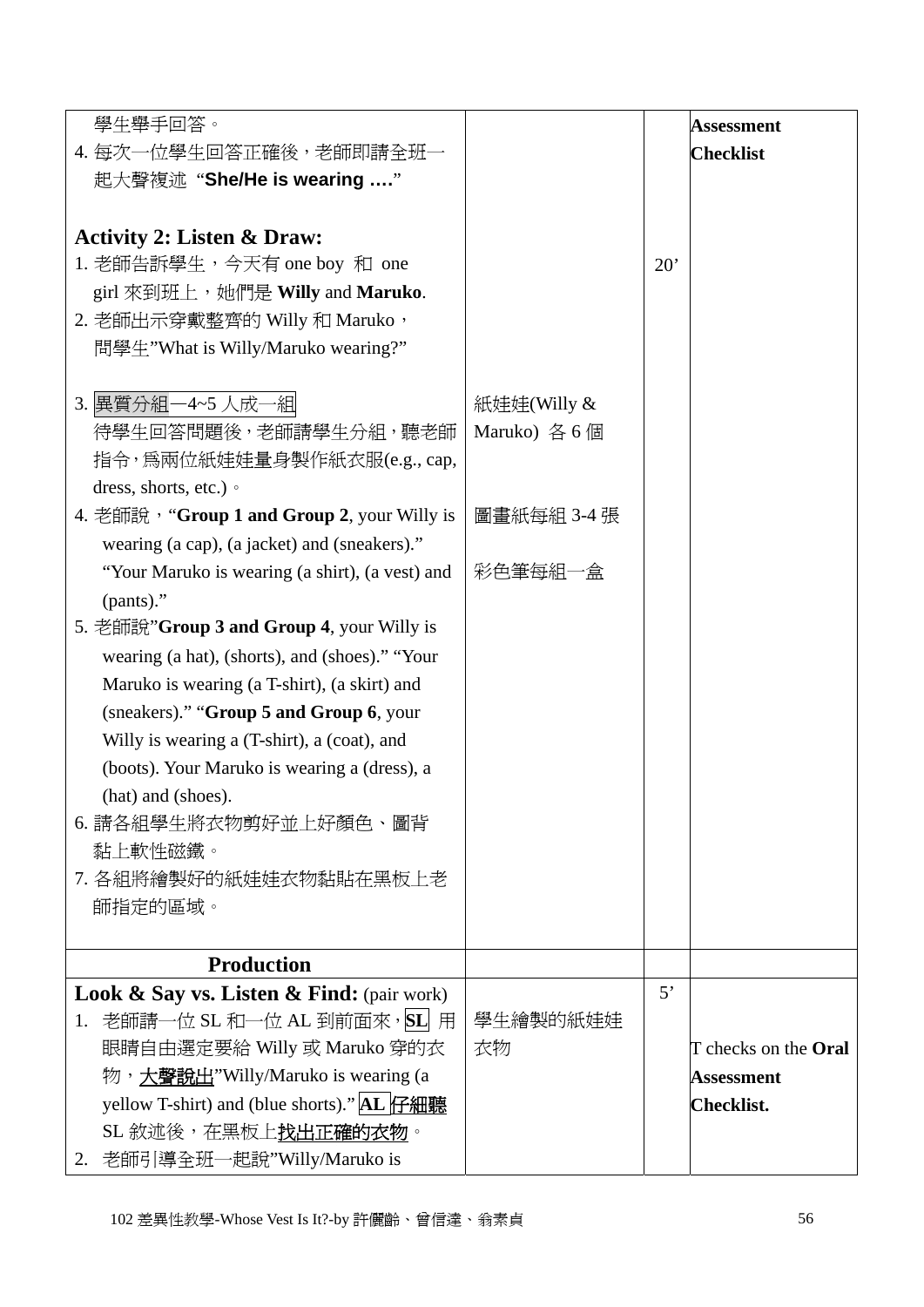| wearing $\cdot$               |                  |             |  |
|-------------------------------|------------------|-------------|--|
| 3. 視時間多寡,輪流邀請幾對(SL 配 AL)上前    |                  |             |  |
| 練習。                           |                  |             |  |
| <b>Follow-up</b>              |                  |             |  |
| 1. 老師出示自己事先繪製好的 Maruko 和      | 老師事先繪製好的         | $2^{\circ}$ |  |
| Willy 及衣物做為示範。                | Maruko 和 Willy 及 |             |  |
| 2. 要求全班,下一節英語課之前,每一組須分        | 其衣物              |             |  |
| 工合作,繪製自己小組的 Maruko 和 Willy,   |                  |             |  |
| 並爲他們繪製衣服或配件。                  |                  |             |  |
| 2. 複習課堂上學習的字彙和句型, 含 reading 和 |                  |             |  |
| speaking 練習。                  |                  |             |  |
| <b>Remarks</b>                |                  |             |  |
|                               |                  |             |  |

| 教學時間                         | 教學單元                                                     | 使用之教具                         |  |  |  |  |  |  |  |
|------------------------------|----------------------------------------------------------|-------------------------------|--|--|--|--|--|--|--|
| 40 分鐘                        | Lesson 2                                                 | 男女紙娃娃各六個、圖畫紙、彩色筆、             |  |  |  |  |  |  |  |
|                              | Whose Vest Is This?                                      | 學習單、Oral Assessment Checklist |  |  |  |  |  |  |  |
| $1 - 1 - 5$<br>能聽辨課堂中所習得的詞彙。 |                                                          |                               |  |  |  |  |  |  |  |
| 對應之能                         | $1 - 1 - 8$<br>能聽懂簡易句型的句子                                |                               |  |  |  |  |  |  |  |
|                              | 2-1-3 能說出課堂中所習得的詞彙。                                      |                               |  |  |  |  |  |  |  |
| 力指標                          | 2-1-4 能以正確的語調說出簡易句型的句子。                                  |                               |  |  |  |  |  |  |  |
|                              | 2-1-9 能作簡單的提問、回答和敘述。                                     |                               |  |  |  |  |  |  |  |
|                              | 2-1-11 能以所習得的英語看圖說話。                                     |                               |  |  |  |  |  |  |  |
|                              | *2-1-12 能進行簡易的角色扮演(role play)。                           |                               |  |  |  |  |  |  |  |
| 評量目標                         | 1. 學生能說出所看到衣物的名稱與顏色。                                     |                               |  |  |  |  |  |  |  |
|                              | 2. 學生能聽懂他人所說的衣物名稱與顏色。                                    |                               |  |  |  |  |  |  |  |
|                              | 3. 學生能以完整的句子描述他人的穿著。                                     |                               |  |  |  |  |  |  |  |
|                              | 4. 學生能聽懂已學過的句型(There are),並依照指令找出正確衣物。                   |                               |  |  |  |  |  |  |  |
| 教學內容及步驟                      |                                                          |                               |  |  |  |  |  |  |  |
| 教學內容                         | 句型:                                                      |                               |  |  |  |  |  |  |  |
|                              | 1. What's in the wardrobe?                               |                               |  |  |  |  |  |  |  |
|                              | 2. There is/ arein the wardrobe.                         |                               |  |  |  |  |  |  |  |
|                              | 3. Please take out the (blue T-shirt) and the (red cap). |                               |  |  |  |  |  |  |  |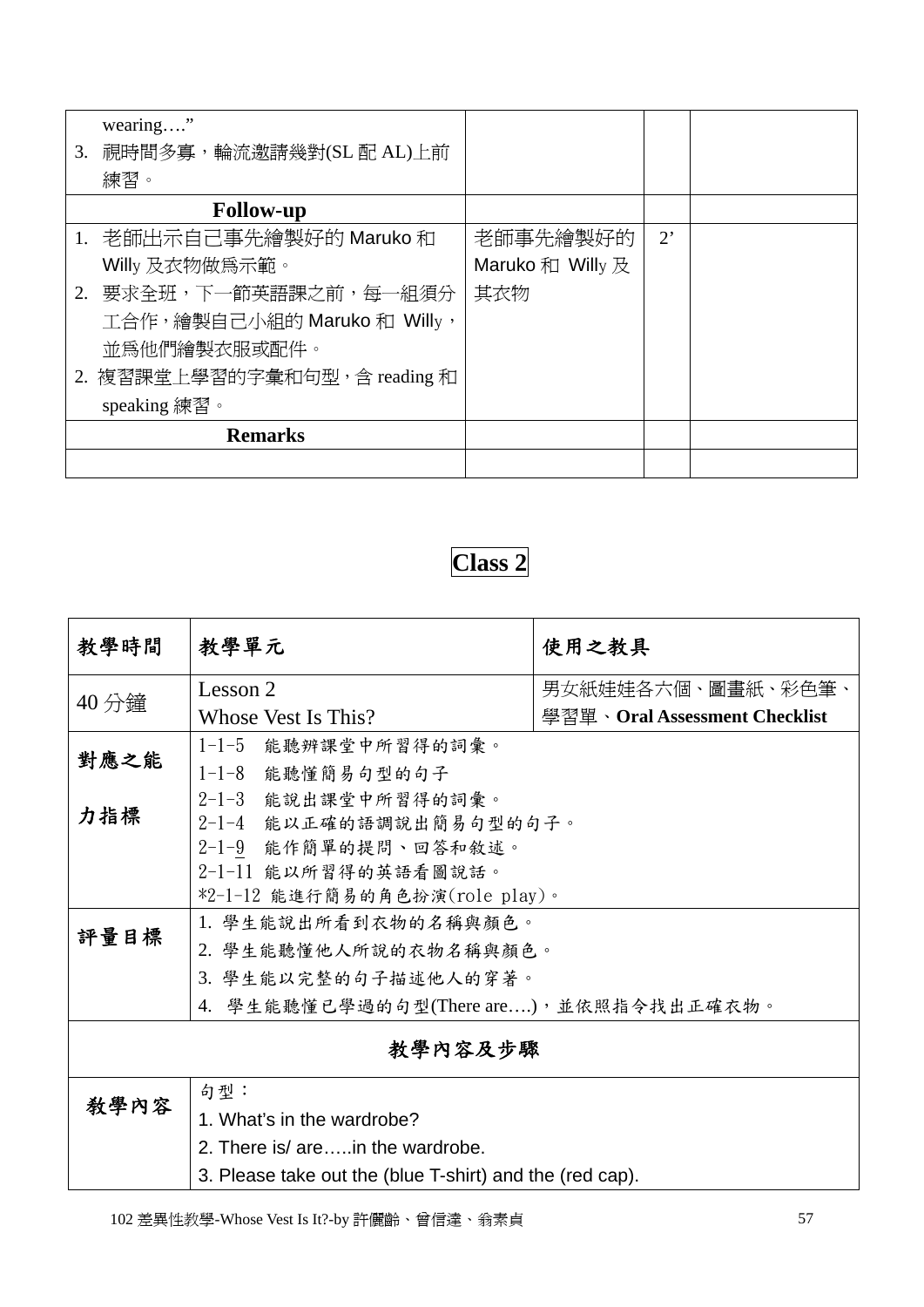|                | 4. What is Willy/Maruko wearing?<br>5. He/She is wearing<br>6. Give me the (color) (clothing item), please.<br>7. Here you are. Thank you.                                                                                                                                                                                                                                                                                                                                                            |                                                                                                        |        |                                                             |
|----------------|-------------------------------------------------------------------------------------------------------------------------------------------------------------------------------------------------------------------------------------------------------------------------------------------------------------------------------------------------------------------------------------------------------------------------------------------------------------------------------------------------------|--------------------------------------------------------------------------------------------------------|--------|-------------------------------------------------------------|
|                | <b>Review</b>                                                                                                                                                                                                                                                                                                                                                                                                                                                                                         | 教具                                                                                                     | 時<br>間 | 多元評量方式                                                      |
| 2.<br>3.<br>6. | 1. 老師將學生上堂課製作的紙娃娃衣物任意貼<br>放黑板上,並將紙製衣櫥貼放於另一邊。<br>收齊學生的學習單後,老師隨意請幾位 AL<br>和 WL 到教室前面,分別找出學習單上的衣<br>物,並放到衣櫥中。(老師檢視學生是否可以<br>了解指令。)<br>老師引導學生說 "There arein the<br>wardrobe." •<br>4. 老師請一位 WL 到前面,老師說"Please take<br>out the (blue T-shirt) and the (red cap)." 並請<br>學生幫忙 Willy/Maruko 將該衣物穿戴好。(老<br>師檢視學生是否可以了解指令。)<br>5. 老師問全班 "What is Willy/Maruko wearing?"<br>全班一起回答 "He/She is wearing"<br>進行到最後一項衣物時,老師問 WL "What's<br>in the wardrobe?"並請學生取出該衣物, 放到<br>黑板上。                                   | 學生完成的:<br>1.紙娃娃(Willy<br>& Maruko<br>2. 紙娃娃的衣<br>物<br>紙製衣櫥<br>3.<br>強力磁鐵夾<br>4.<br>(用來夾紙製衣<br>櫥、貼在黑板上) | 8'     | T checks on the <b>Oral</b><br><b>Assessment Checklist.</b> |
|                | <b>Presentation &amp; Practice</b>                                                                                                                                                                                                                                                                                                                                                                                                                                                                    |                                                                                                        |        |                                                             |
| 1.<br>2.       | What's in the Wardrobe? (chain work,<br>Listen & Choose vs. Look & Say)<br>老師(鼓勵學生主動舉手參與活動)邀一位<br>SL/AL 到前面,請他注意聽並挑出正確的衣學生上堂課製作<br>物放到衣櫥中。(e.g., Tr, "There are a T-shirt, 的紙娃娃衣物、<br>and a hat in the wardrobe." SL 要找出正確<br>的目標必須問"What colors are they?" 老師<br>再進一步給予指示(e.g., There are a (blue)<br>T-shirt and a (yellow) hat in the wardrobe."<br>SL 將正確地衣物放到衣櫥中後,問一位<br>AL 或 WL, "What's in the wardrobe?" AL<br>可以回答" "There are a T-shirt, and a hat."<br>或者"There are a (blue) T-shirt and a | 紙製衣櫥                                                                                                   | 15'    |                                                             |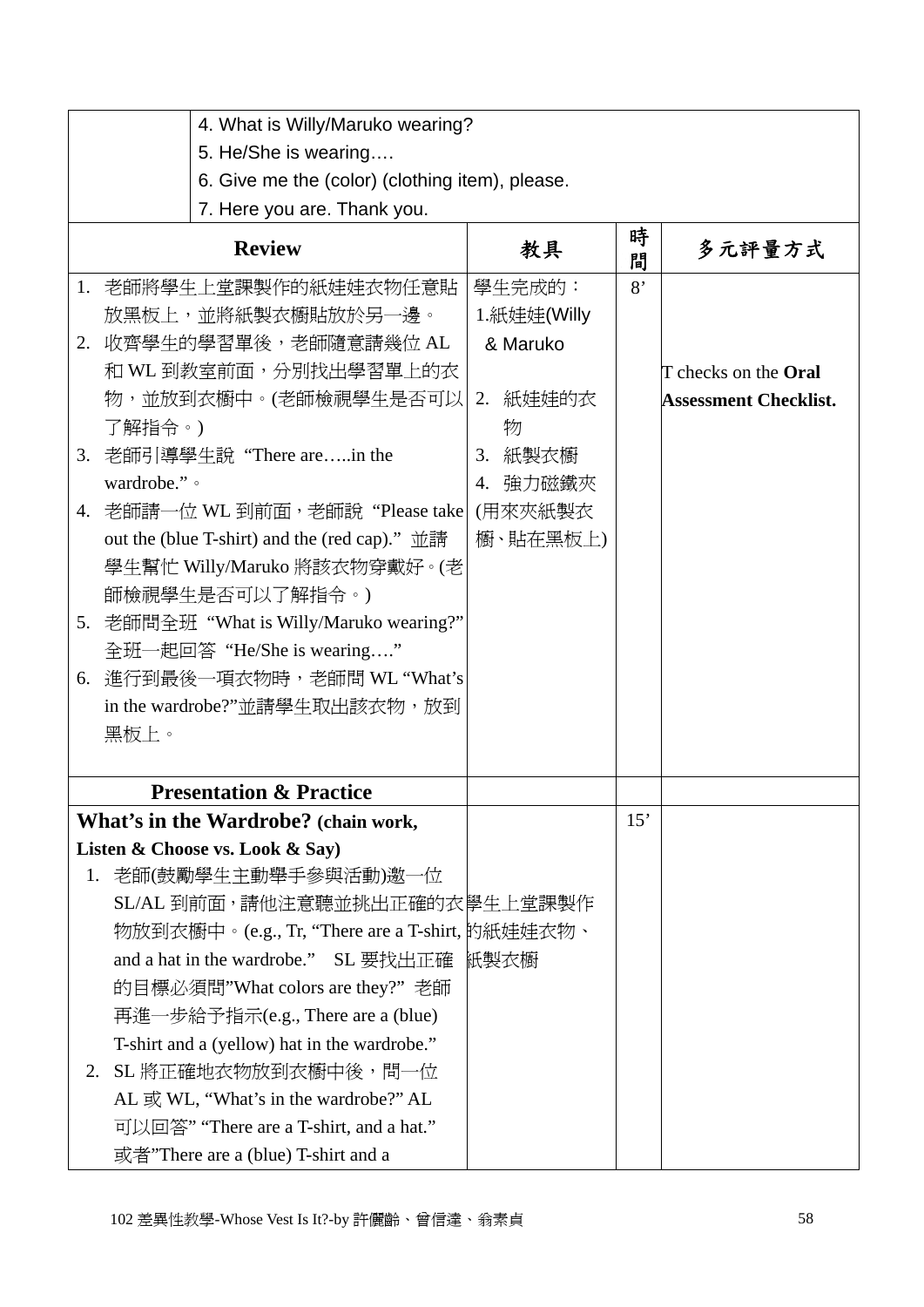| (yellow) hat." WL 只要說出"a (blue) T-shirt<br>and a (yellow) hat."就可以了。<br>3. 每次一位學生回答正確後,老師即請全班<br>一起大聲複述"There are a (blue T-shirt)<br>andin the wardrobe."<br>4. 依照此模式進行數對學生的練習。                                                                                                                                                                                                                   |                              |             | T checks on the <b>Oral</b><br><b>Assessment Checklist.</b> |
|----------------------------------------------------------------------------------------------------------------------------------------------------------------------------------------------------------------------------------------------------------------------------------------------------------------------------------------------------------------------------------------------------|------------------------------|-------------|-------------------------------------------------------------|
| <b>Production</b>                                                                                                                                                                                                                                                                                                                                                                                  |                              |             |                                                             |
| <b>Going Shopping-1</b> (pair work)<br>1. 老師將學生配對分組(SL/AL 配 AL 或 WL)。<br>較強的學生扮演 client, 較弱的學生扮演<br>saleslady/salesman ·<br>2. 老師告訴學生用下列句型練習對話:<br>Client: Give me the (color) (clothing<br>item), please.<br>Saleslady/man: Here you are. Thank you.<br>(如果 Saleslady/man 拿錯衣物, Client 必<br>須用較慢的速度重新說一次指令。)<br>老師逐一觀察並記錄各對表現。(先邀請 Oral<br>3.<br>Assessment Checklist 上尚未勾選的學生,之<br>後邀請表現待加強的學生。) | 學生上堂課製作<br>的紙娃娃衣物、           | 10'         | T checks on the <b>Oral</b><br><b>Assessment Checklist.</b> |
| <b>Follow-up</b>                                                                                                                                                                                                                                                                                                                                                                                   |                              |             |                                                             |
| 1. 下一節課之前,每組學生爲自己小組繪製紙<br>娃娃的衣物。每一組都要有 T-shirt, shirt,<br>shorts, pants, socks, shoes, sneakers, vest,<br>jacket, blue jeans, boots, cap, hat, coat<br>2. 紙娃娃衣物繪製完成後,各組自行著上喜歡<br>的顏色,下次上課要用。                                                                                                                                                                                                       | 男女紙娃娃各五<br>個、<br>圖畫紙、<br>彩色筆 | $7^{\circ}$ |                                                             |
| <b>Remarks</b>                                                                                                                                                                                                                                                                                                                                                                                     |                              |             |                                                             |
|                                                                                                                                                                                                                                                                                                                                                                                                    |                              |             |                                                             |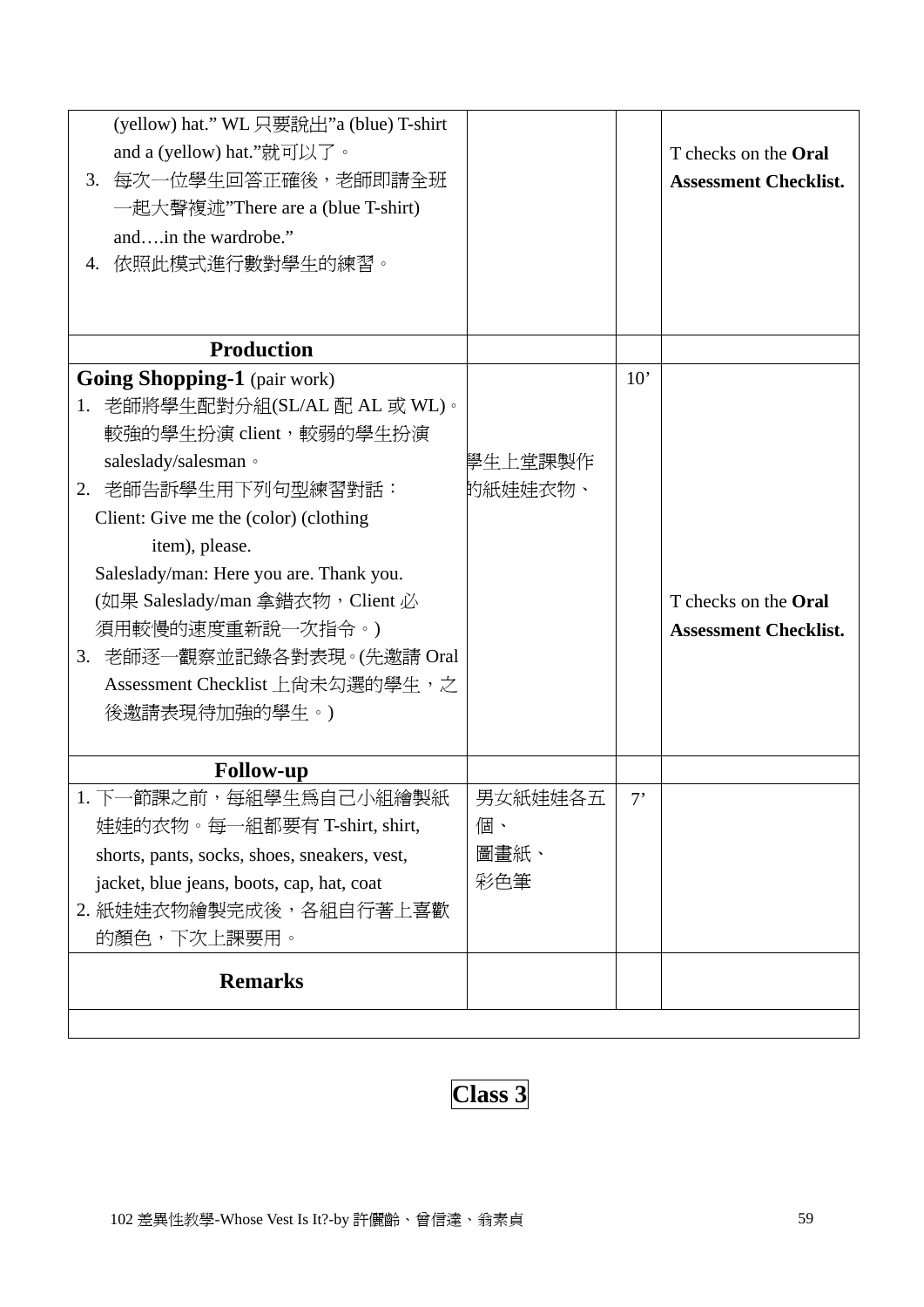| 教學時間                                        | 教學單元                                                                                     |           | 使用之教具                       |        |                   |  |  |  |
|---------------------------------------------|------------------------------------------------------------------------------------------|-----------|-----------------------------|--------|-------------------|--|--|--|
| 40 分鐘                                       | Lesson 2                                                                                 |           |                             |        | 男女紙娃娃各組至少各一個、學生製作 |  |  |  |
|                                             | Whose Vest Is This?                                                                      |           |                             |        | 的紙娃娃衣物、學習單、Oral   |  |  |  |
|                                             |                                                                                          |           | <b>Assessment Checklist</b> |        |                   |  |  |  |
| 對應之能                                        | 1-1-6 能聽辨課堂中所習得的詞彙。                                                                      |           |                             |        |                   |  |  |  |
|                                             | $1 - 1 - 8$<br>能聽懂簡易句型的句子                                                                |           |                             |        |                   |  |  |  |
|                                             | 2-1-3 能說出課堂中所習得的詞彙。                                                                      |           |                             |        |                   |  |  |  |
| 力指標                                         | 2-1-4 能以正確的語調說出簡易句型的句子。                                                                  |           |                             |        |                   |  |  |  |
|                                             | 2-1-9 能作簡單的提問、回答和敘述。                                                                     |           |                             |        |                   |  |  |  |
|                                             | 2-1-11 能以所習得的英語看圖說話。<br>3-1-5 能看懂簡單的句子。                                                  |           |                             |        |                   |  |  |  |
|                                             | 4-1-3 能臨摹抄寫課堂中習得的詞彙。                                                                     |           |                             |        |                   |  |  |  |
|                                             | 5-1-2 能聽懂及辨識課堂中所習得的詞彙。                                                                   |           |                             |        |                   |  |  |  |
|                                             | 1. 學生能說出所看到衣物的名稱與顏色。                                                                     |           |                             |        |                   |  |  |  |
| 評量目標                                        | 2. 學生能聽懂他人所說的衣物名稱與顏色。                                                                    |           |                             |        |                   |  |  |  |
|                                             | 3. 學生能以完整的句子描述他人的穿著。                                                                     |           |                             |        |                   |  |  |  |
|                                             | 4. 學生能聽懂他人對於穿著的敘述,做比較,並說出不同處。                                                            |           |                             |        |                   |  |  |  |
|                                             |                                                                                          |           |                             |        |                   |  |  |  |
|                                             | 教學內容及步驟                                                                                  |           |                             |        |                   |  |  |  |
|                                             | 句型:                                                                                      |           |                             |        |                   |  |  |  |
| 敎學內容                                        | 1. What's wrong?                                                                         |           |                             |        |                   |  |  |  |
|                                             | 2. Willy/Maruko is wearing a/an (color) (clothing item) and a/an (color) (clothing       |           |                             |        |                   |  |  |  |
|                                             | item)                                                                                    |           |                             |        |                   |  |  |  |
|                                             | 3. Willy/Maruko has a/an (color) (clothing item).                                        |           |                             |        |                   |  |  |  |
|                                             | 4. Willy/Maruko puts on a/an (color) (clothing item), a/an (color) (clothing item), a/an |           |                             |        |                   |  |  |  |
|                                             | (color) (clothing item) and a/an (color) (clothing item),                                |           |                             |        |                   |  |  |  |
|                                             | <b>Practice</b>                                                                          |           | 教具                          | 時<br>間 | 多元評量方式            |  |  |  |
|                                             | Listen, Look and Tell: What's wrong?                                                     |           |                             | 18'    |                   |  |  |  |
| (Chain Work)                                |                                                                                          | 紙娃娃<br>1. |                             |        |                   |  |  |  |
|                                             | WL's sentence: Willy/Maruko is wearing a/an                                              |           | (Willy $&$                  |        |                   |  |  |  |
| (clothing item) and a/an (clothing item).   |                                                                                          |           | Maruko)每組                   |        |                   |  |  |  |
| AL's sentence: Willy/Maruko is wearing a/an |                                                                                          | 至少各一個、    |                             |        |                   |  |  |  |
| (color) (clothing item) and a/an (color)    |                                                                                          | 2. 學生製作的  |                             |        |                   |  |  |  |
| (clothing item).                            |                                                                                          | 紙娃娃和衣     |                             |        |                   |  |  |  |
|                                             | AL's sentence: Willy/Maruko is wearing a/an                                              | 物         |                             |        |                   |  |  |  |
|                                             | (color) (clothing item), a/an (color) (clothing                                          |           |                             |        |                   |  |  |  |
|                                             | item) and a/an (color) (clothing item).                                                  |           |                             |        |                   |  |  |  |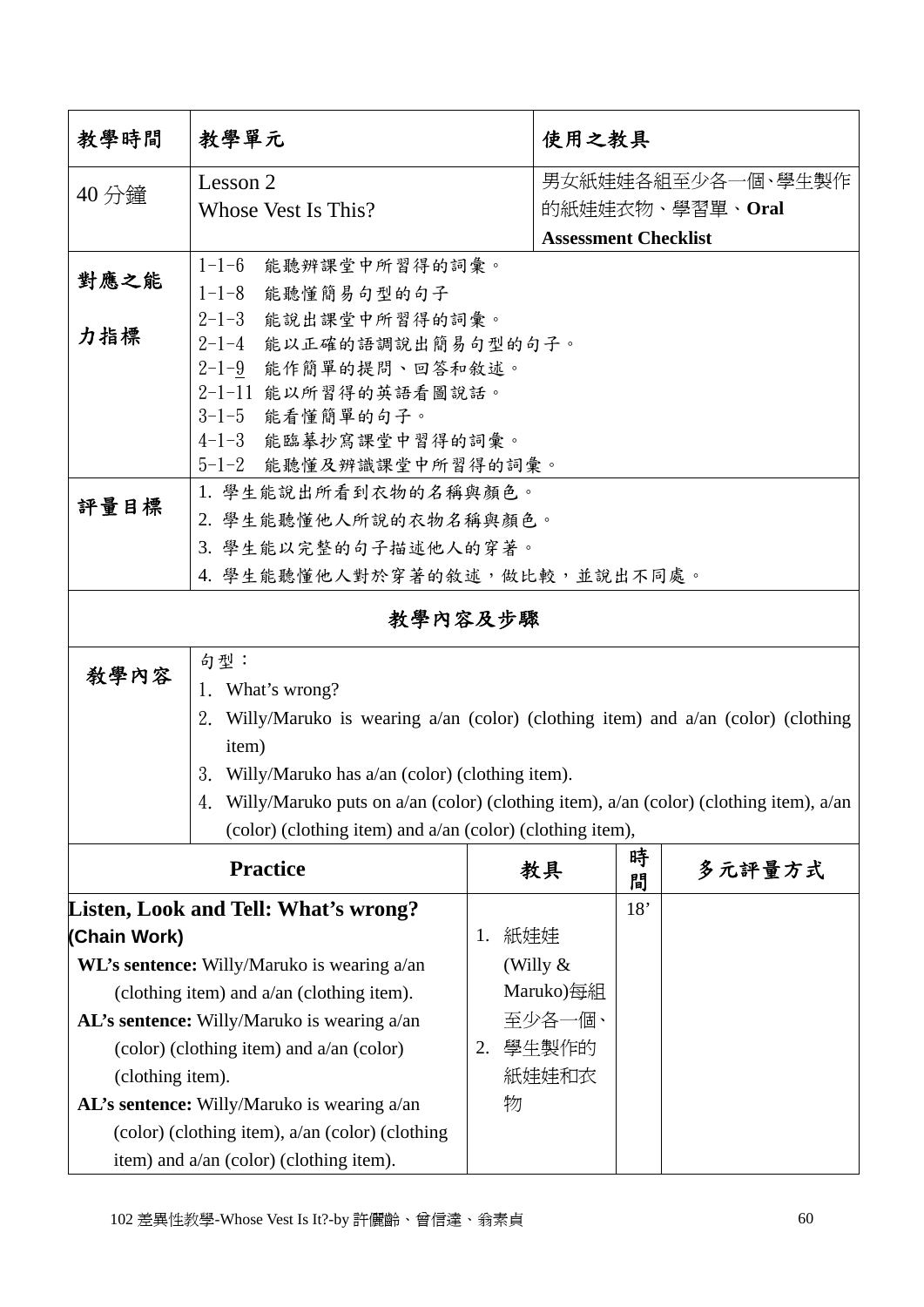| 1.  | 老師請每一組的學生 dress up 他們的紙娃娃。                                    |     |                              |
|-----|---------------------------------------------------------------|-----|------------------------------|
|     | 2. 老師邀請其中一組的一位 SL 或 AL 帶著他穿                                   |     |                              |
|     | 戴好的 Maruko 紙娃娃到前面(其他人不可以                                      |     |                              |
|     | 看到 Maruko 的穿著)。                                               |     |                              |
|     | $\beta$ . AL 說 $(e.g., "Maruko is wearing a purple T-shift$   |     |                              |
|     | and blue jeans."其他組的人則仔細聽,看著自                                 |     |                              |
|     | 己的 Maruko 穿著, 各組輪流派人站起來回答                                     |     |                              |
|     | (e.g., "No. Maruko is wearing a green shirt and               |     | T checks on the <b>Oral</b>  |
|     | blue shorts.")                                                |     | <b>Assessment Checklist.</b> |
| 4.  | 老師邀請其中一組的一位 WL 帶著他穿戴好                                         |     |                              |
|     | 的 Maruko 紙娃娃到前面(其他人不可以看到                                      |     |                              |
|     | Maruko 的穿著)。                                                  |     |                              |
|     | 5. WL 說(e.g., "Maruko is wearing a shirt and                  |     |                              |
|     | shorts."其他組的人則仔細聽,看著自己的                                       |     |                              |
|     | Maruko 穿著, 各組輪流派人站起來回答(e.g.,                                  |     |                              |
|     | "No. Maruko is wearing jeans)."                               |     |                              |
| 6.  | 老師邀請其中一組的一位 SL 或 AL 帶著他穿                                      |     |                              |
|     | 戴好的 Willy 紙娃娃到前面(其他人不可以看                                      |     |                              |
|     | 到 Willy 的穿著)。                                                 |     |                              |
|     | 7. AL $\mathbb{R}$ (e.g., "Willy is wearing a purple vest and |     |                              |
|     | a blue skirt."其他組的人則仔細聽,看著自己                                  |     |                              |
|     | 的 Willy 穿著, 各組輪流派人站起來回答(e.g.,                                 |     |                              |
|     | "No. Willy is wearing a pink T-shirt and red                  |     |                              |
|     | shorts.")                                                     |     |                              |
| 8.  | 老師再邀請其中一組的一位 WL 帶著他穿戴                                         |     |                              |
|     | 好的 Willy 紙娃娃到前面(一樣不可以讓其他                                      |     |                              |
|     | 人看到 Willy 的穿著)。                                               |     |                              |
|     | 9. WL 說 $(e.g., "Willy is wearing a shirt and$                |     |                              |
|     | pants."其他組的人則仔細聽,看著自己的                                        |     |                              |
|     | Willy 穿著,各組輪流派人站起來回答(e.g.,                                    |     |                              |
|     | "No. Willy is wearing a T-shirt and jeans)."                  |     |                              |
| 10. | 過程中老師仔細觀察並記錄學生表現。                                             |     |                              |
|     | <b>Production</b>                                             |     |                              |
|     | <b>Dress up Willy/Maruko</b> (Dress Code)                     | 15' |                              |
|     | 異質分組                                                          |     |                              |
|     | 老師事先將不同的穿著打在小字條上,老師 ‖. 小朋友自製的                                 |     | T checks on the Oral         |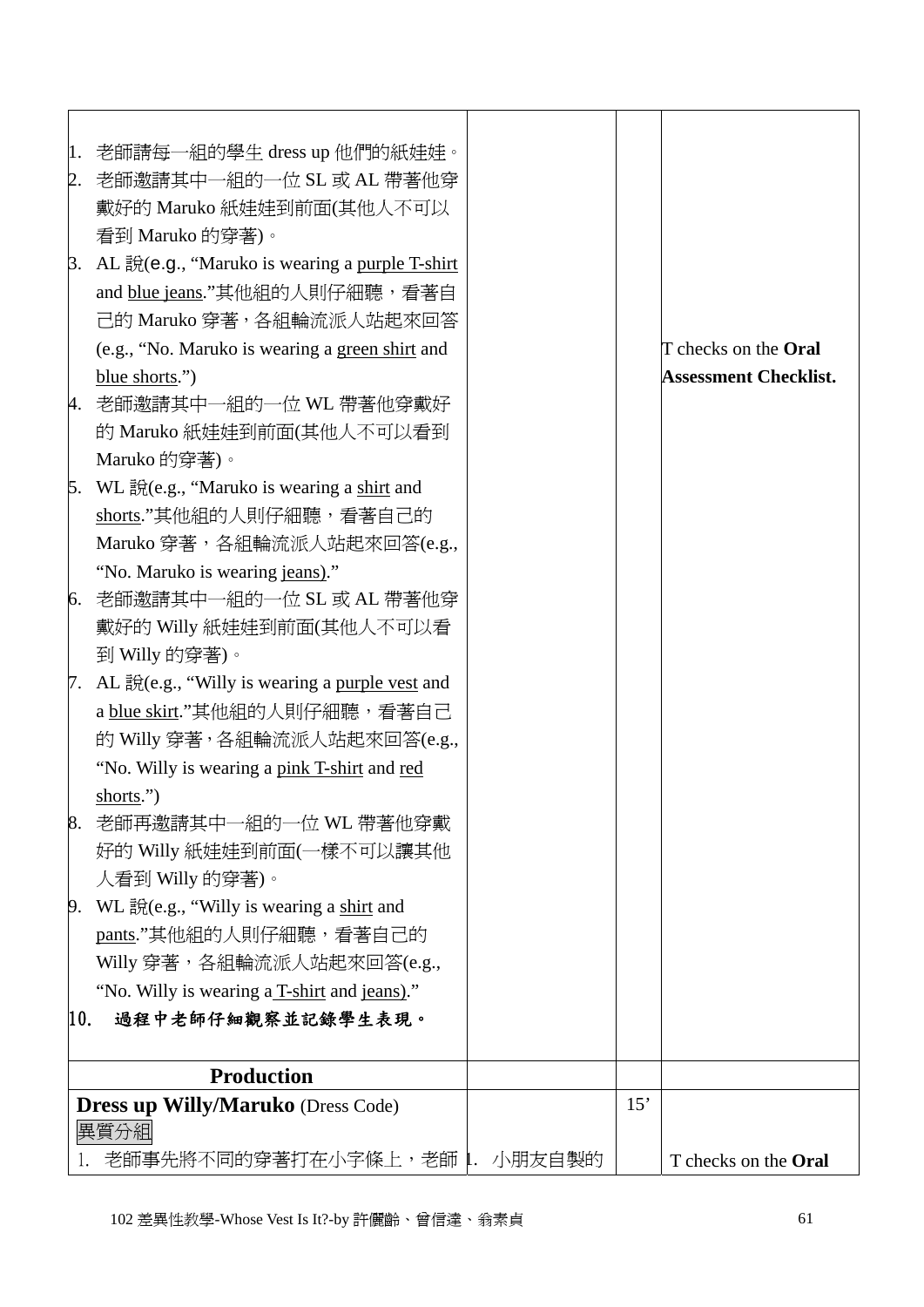| 請(SL/AL)讀出小字條上 Maruko/ Willy 穿著                           |    | 紙娃娃(Willy   |             | <b>Assessment Checklist.</b> |
|-----------------------------------------------------------|----|-------------|-------------|------------------------------|
| 的敘述,讓各組依照(SL/AL)讀出的情境幫自                                   |    | & Maruko) · |             |                              |
| 己的 Maruko/ Willy 做適當穿著打扮。                                 | 2. | 學生製作的紙      |             |                              |
| 2. 完成打扮後,老師問全班 "What's your                               |    | 娃娃衣物        |             |                              |
| Maruko/ Willy wearing?" .                                 |    |             |             |                              |
| AL 協助 WA、SL 協助 AL、AL 協助 AL                                |    |             |             |                              |
| 盡力合作說出適當的回答。                                              |    |             |             |                              |
| (e.g., "Willy is wearing a cap." $\cdot$ "Willy is        |    |             |             |                              |
| wearing a white T-shirt." 或說"Willy is                     |    |             |             |                              |
| wearing black shorts.")                                   |    |             |             |                              |
|                                                           |    |             |             |                              |
| 同質分組                                                      |    |             |             |                              |
| 1. 老師將學生程度分成 5-6 組                                        |    |             |             |                              |
| (e.g., SL 成 1-2 組, AL 成 2-3 組, WL 成 1-2                   |    |             |             |                              |
| 組),讓學生獨立進行此練習活動。                                          |    |             |             |                              |
| 讓各組依照所抽到的情境自行做適當的<br>1.                                   |    |             |             |                              |
| 穿著打扮。                                                     |    |             |             |                              |
| 3. 然後,老師問:                                                |    |             |             |                              |
| "What does your Willy/Maruko have?"                       |    |             |             |                              |
| 學生要輪流敘述紙娃娃的穿著                                             |    |             |             |                              |
| WL 組別的學生:(e.g., <mark>WL1</mark> 說" a <u>cap</u> ." "S/he |    |             |             |                              |
| is wearing a cap." $[WL2 \frac{2}{3}$ a T-shirt." "S/he   |    |             |             |                              |
| is wearing a T-shirt." WL3 說" shorts." "S/he              |    |             |             |                              |
| is wearing shorts.") $\circ$                              |    |             |             |                              |
|                                                           |    |             |             |                              |
| AL 組別的學生:(e.g., AL1 說''Willy has a                        |    |             |             |                              |
| cap." "He is wearing a cap." $AL2 \exists x$ "Willy"      |    |             |             |                              |
| has a T-shirt." "He is wearing a T-shirt." AL3            |    |             |             |                              |
| 說"Willy has shorts." "He is wearing shorts.")。            |    |             |             |                              |
|                                                           |    |             |             |                              |
| SL 組別的學生:(e.g., SL1 說"Willy has a                         |    |             |             |                              |
| green cap." SL2 說"Willy has a blue T-shirt."              |    |             |             |                              |
| SL3 說"Willy has <b>brown shorts."</b> )。                  |    |             |             |                              |
| 然後, SL 組的成員輪流做完整的描述:                                      |    |             |             |                              |
| (e.g.) "Willy is wearing a green cap and a blue           |    |             |             |                              |
| T-shirt and brown shorts."                                |    |             |             |                              |
| <b>Follow-up</b><br>3. 老師發給學生學習單,請她們依照自己的紙                |    | 學習單:What is | $7^{\circ}$ |                              |
|                                                           |    |             |             |                              |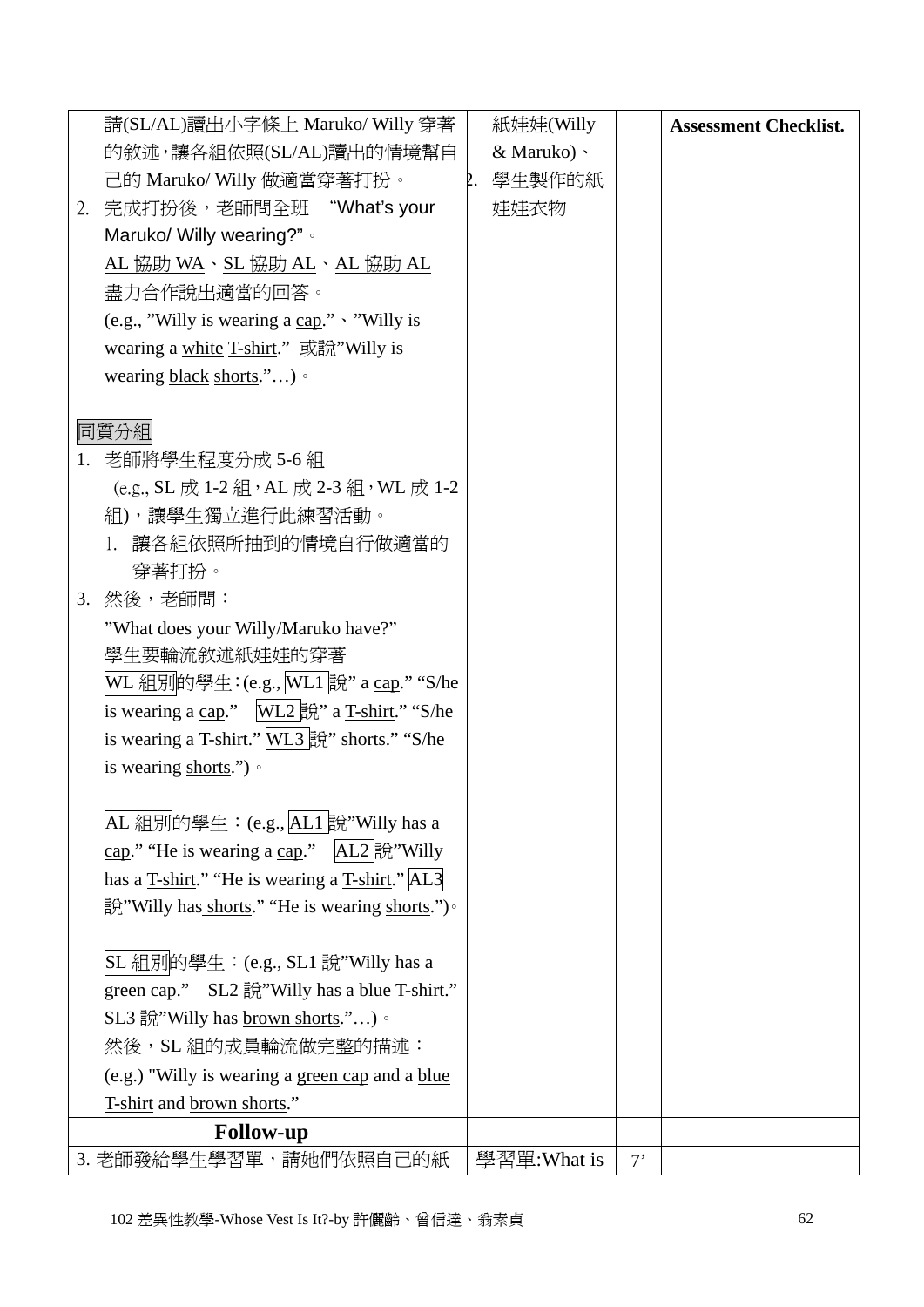| 娃娃的穿著完成學習單。(若先前有不適宜所<br>抽到的情境之穿著打扮,則要修正。) | Willy/Maruko<br>wearing? |
|-------------------------------------------|--------------------------|
| <b>Remarks</b>                            |                          |
|                                           |                          |

| 教學時間                                                                             | 教學單元                                                                    |  | 使用之教具 |           |                               |
|----------------------------------------------------------------------------------|-------------------------------------------------------------------------|--|-------|-----------|-------------------------------|
| 40 分鐘                                                                            | Lesson 2                                                                |  |       |           | 學習單、Oral Assessment Checklist |
|                                                                                  | Whose Vest Is This?                                                     |  |       |           | Maruko · Clothing items       |
| 對應之能                                                                             | $1 - 1 - 7$<br>能聽辨課堂中所習得的詞彙。                                            |  |       |           |                               |
|                                                                                  | 1-1-8 能聽懂簡易句型的句子                                                        |  |       |           |                               |
| 力指標                                                                              | 2-1-3 能說出課堂中所習得的詞彙。                                                     |  |       |           |                               |
|                                                                                  | 2-1-4 能以正確的語調說出簡易句型的句子。                                                 |  |       |           |                               |
|                                                                                  | 2-1-11 能以所習得的英語看圖說話。                                                    |  |       |           |                               |
|                                                                                  | *2-1-12 能進行簡易的角色扮演(role play)。<br>1. 學生能說出所看到衣物的名稱與顏色。                  |  |       |           |                               |
| 評量目標                                                                             | 2. 學生能聽懂他人所說的衣物名稱與顏色。                                                   |  |       |           |                               |
|                                                                                  | 3. 學生能以完整的句子描述他人的穿著。                                                    |  |       |           |                               |
|                                                                                  |                                                                         |  |       |           |                               |
|                                                                                  | 5. 學生能聽懂已學過的句型,並依照指令找出正確衣物。                                             |  |       |           |                               |
|                                                                                  | 教學內容及步驟                                                                 |  |       |           |                               |
| 教學內容                                                                             | Sentences: What can we buy? / How much is it (are they)? /It's/ They're |  |       |           |                               |
|                                                                                  | (how many) dollars. Here you are. Thank you.                            |  |       |           |                               |
|                                                                                  | <b>Warm-up</b>                                                          |  | 教具    | 時<br>間    | 多元評量方式                        |
|                                                                                  | Look and Say Willy/Maruko (Dress Code)                                  |  |       |           |                               |
|                                                                                  | 1. 老師將數個不同的場合,寫在黑板上。                                                    |  |       |           |                               |
| 2. 老師將學生程度分成 5-6 組(e.g., SL 成 1-2<br>Maruko doll<br>8'<br><b>Oral Assessment</b> |                                                                         |  |       |           |                               |
| 組, AL 成 2-3 組, WL 成 1-2 組)。                                                      |                                                                         |  |       | Checklist |                               |
| 3. 運用下列的句型,老師請不同組別的學生發                                                           |                                                                         |  |       |           |                               |
| 表。                                                                               |                                                                         |  |       |           |                               |
|                                                                                  | WL: Willy/ Maruko can wear a/an                                         |  |       |           |                               |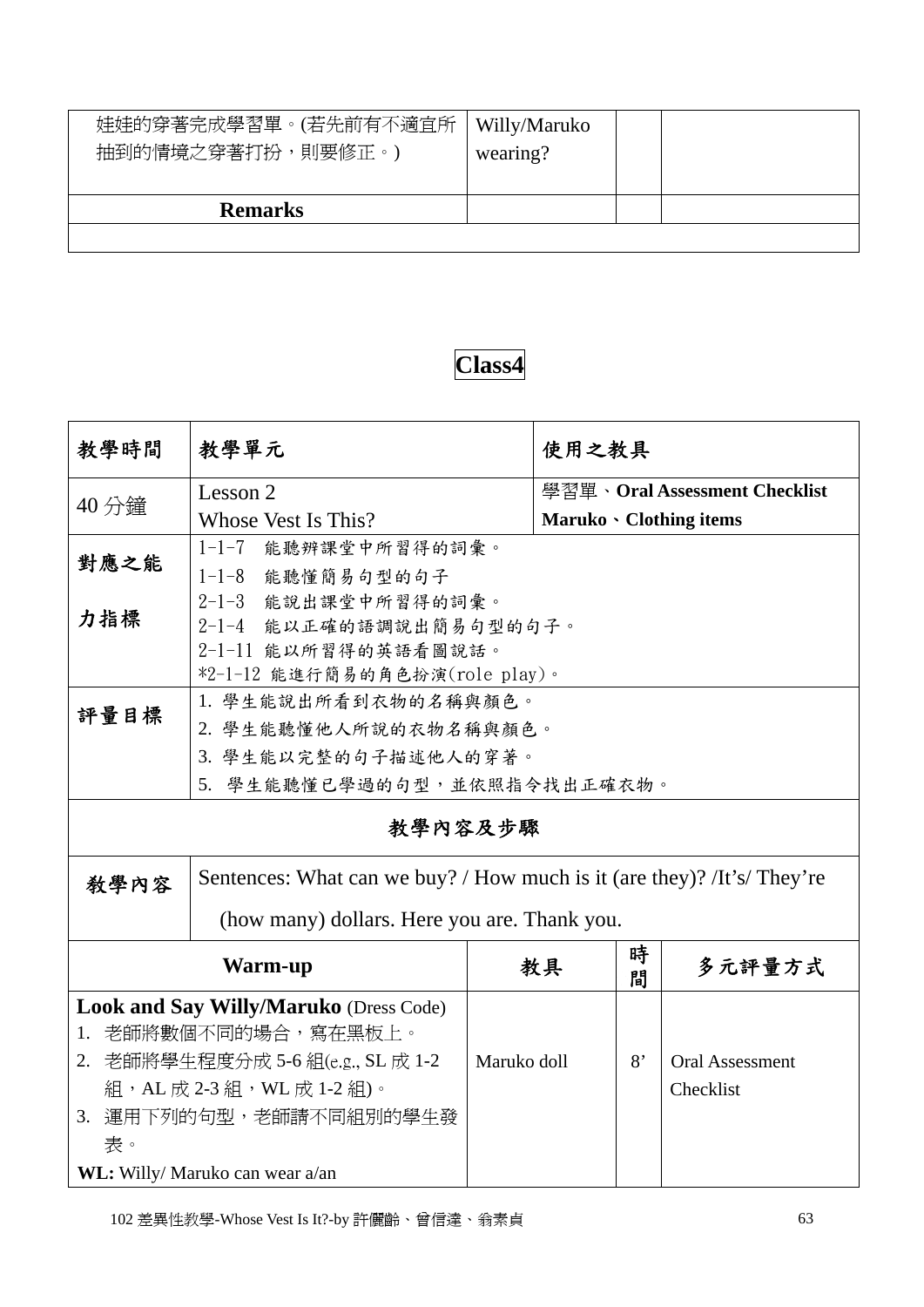| (clothing item) and a/an (clothing item).            |                |     |                                             |
|------------------------------------------------------|----------------|-----|---------------------------------------------|
| AL: Willy/ Maruko can wear a/an                      |                |     |                                             |
| $\alpha$ (color) (clothing item) and $a$ /an (color) |                |     |                                             |
| (clothing item).                                     |                |     |                                             |
| SL': Willy/ Maruko can wear a/an                     |                |     |                                             |
| (color) (clothing item), a/an (color) (clothing      |                |     |                                             |
| item) and a/an (color) (clothing item).              |                |     |                                             |
| <b>Presentation &amp; Practice</b>                   |                |     |                                             |
| Go Shopping with the budget                          |                | 15' |                                             |
| 老師將全班同質分組 SL/AL/WL,並將所有<br>1.                        | clothing items |     |                                             |
| 的衣服標上價格。                                             |                |     |                                             |
| 2. 先由 AL 開始當顧客,SL 當店員,老師給                            |                |     |                                             |
| 予 AL 組別 300 元,並在 300 元預算內至少                          |                |     |                                             |
| 買三項衣物。                                               |                |     |                                             |
| 3. 再由 SL 組別當顧客 WL 當店員, 在預算                           |                |     |                                             |
| 400 元內,購置至少四項衣物。                                     |                |     |                                             |
| 4. 最後由 WL 組別練習當顧客, SL 當店員並                           |                |     |                                             |
| 在預算 200 元內,購買至少二項衣物。                                 |                |     |                                             |
| <b>Sentences</b>                                     |                |     |                                             |
| <b>Client:</b> What can we buy? / How much is it     |                |     |                                             |
| (are they)?                                          |                |     |                                             |
| <b>Salesclerk:</b> It's/They're (how many)           |                |     | <b>Oral Assessment</b><br><b>Checklist.</b> |
| dollars.                                             |                |     |                                             |
| <b>Client:</b> Here you are.                         |                |     |                                             |
| Salesclerk: Thank you.                               |                |     |                                             |
|                                                      |                |     |                                             |
| <b>Production</b>                                    |                |     |                                             |
| <b>Going Shopping-1</b> (pair work)                  |                | 10' |                                             |
| 8. 老師將學生配對分組(SL/AL 配 AL 或 WL)。                       |                |     |                                             |
| 較強的學生扮演 client, 較弱的學生扮演                              |                |     |                                             |
| saleslady/salesman ·                                 |                |     |                                             |
| 9. 老師告訴學生用下列句型練習對話:                                  |                |     |                                             |
| Client: Give me the (color) (clothing                |                |     |                                             |
| item), please.                                       |                |     |                                             |
| Saleslady/man: Here you are. Thank you.              |                |     |                                             |
| (如果 Saleslady/man 拿錯衣物, Client 必                     |                |     | <b>Oral Assessment</b>                      |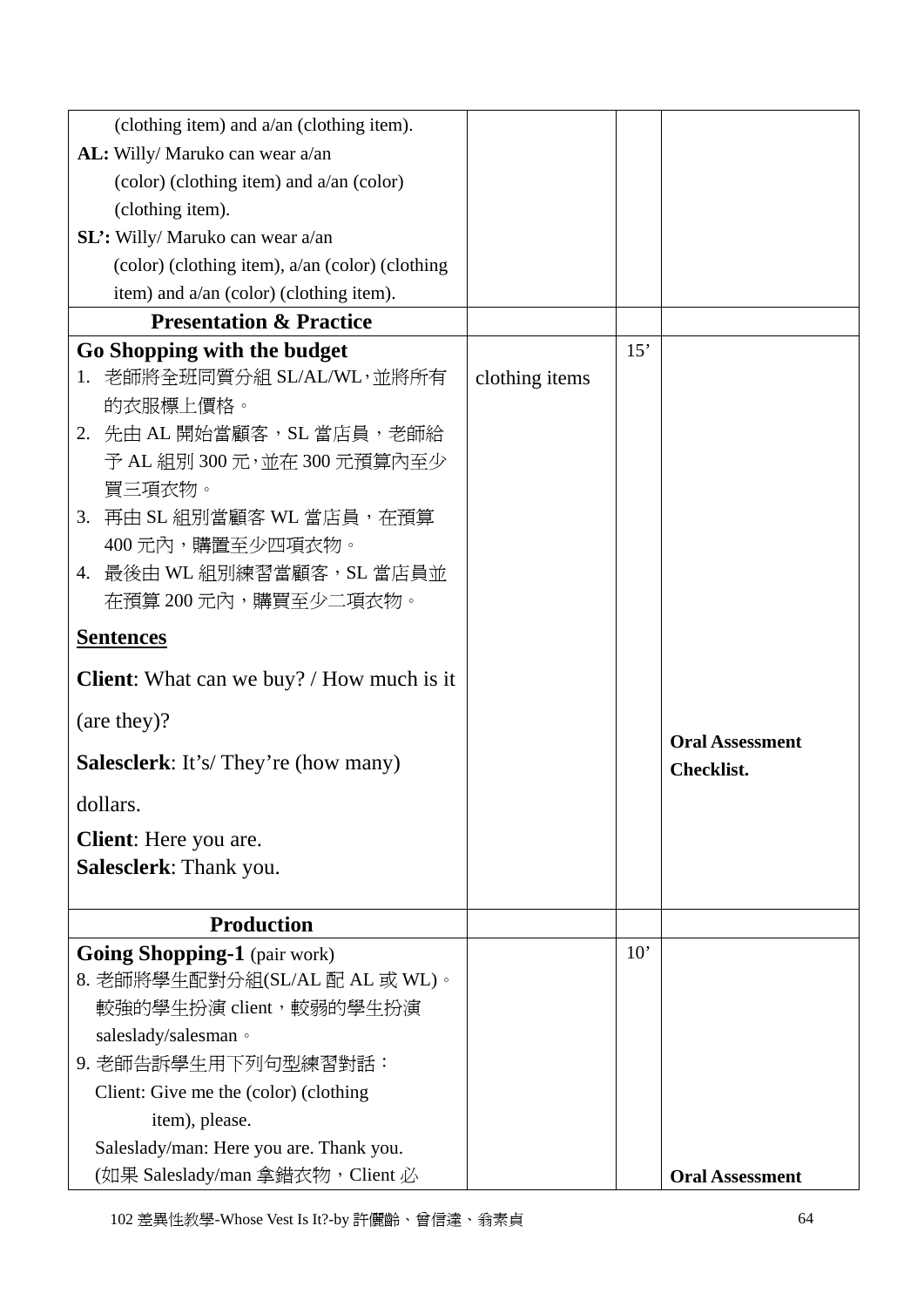| 須用較慢的速度重新說一次指令。)<br>10. 老師逐一觀察並記錄各對表現。(先邀請<br>Oral Assessment Checklist 上尚未勾選的學<br>生,之後邀請表現待加強的學生。) |                       |       | <b>Checklist.</b> |
|-----------------------------------------------------------------------------------------------------|-----------------------|-------|-------------------|
| <b>Assignment</b>                                                                                   |                       |       |                   |
| 老師發給學生學習單,在二百元的預算下,<br>1.<br>爲自已的洋娃娃至少購買三件衣物。                                                       | 學習單<br>clothing items | $7^,$ |                   |
| 請每位學生下節課帶 2~3 件真的衣物到課堂<br>2.<br>來。                                                                  |                       |       |                   |
| <b>Remarks</b>                                                                                      |                       |       |                   |



| 教學時間    | 教學單元                                                                    | 使用之教具                         |  |  |  |
|---------|-------------------------------------------------------------------------|-------------------------------|--|--|--|
| 40 分鐘   | Lesson 2                                                                | 學習單、Oral Assessment Checklist |  |  |  |
|         | Whose Vest Is This?                                                     | Maruko · Clothing items       |  |  |  |
| 對應之能    | $1 - 1 - 8$<br>能聽辨課堂中所習得的詞彙。                                            |                               |  |  |  |
|         | 1-1-8 能聽懂簡易句型的句子                                                        |                               |  |  |  |
|         | 2-1-3 能說出課堂中所習得的詞彙。                                                     |                               |  |  |  |
| 力指標     | 2-1-4 能以正確的語調說出簡易句型的句子。                                                 |                               |  |  |  |
|         | 2-1-11 能以所習得的英語看圖說話。                                                    |                               |  |  |  |
|         | $*2-1-12$ 能進行簡易的角色扮演(role play)。                                        |                               |  |  |  |
| 評量目標    | 1. 學生能說出所看到衣物的名稱與顏色。                                                    |                               |  |  |  |
|         | 2. 學生能聽懂他人所說的衣物名稱與顏色。                                                   |                               |  |  |  |
|         | 3. 學生能以完整的句子描述他人的穿著。                                                    |                               |  |  |  |
|         | 6. 學生能聽懂已學過的句型,並依照指令找出正確衣物。                                             |                               |  |  |  |
| 教學內容及步驟 |                                                                         |                               |  |  |  |
| 敎學內容    | possessive forms: my, your, his, her, Tony's, Jane's, Papa Bear's<br>1. |                               |  |  |  |
|         | 句型:<br>2.                                                               |                               |  |  |  |
|         | Sentences: What do you have?                                            |                               |  |  |  |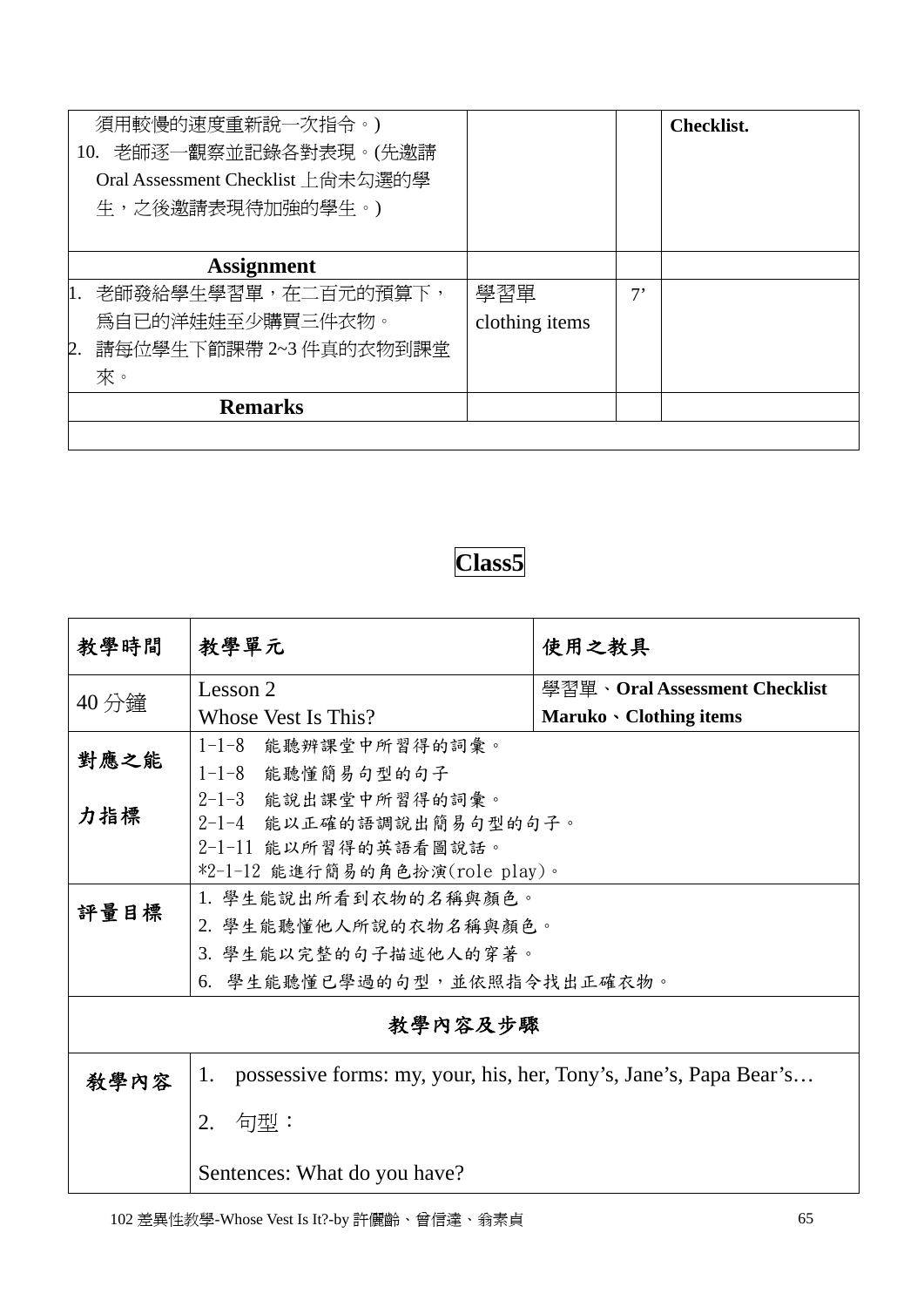| I have a pink cap and a vest.                                       |          |              |                        |  |
|---------------------------------------------------------------------|----------|--------------|------------------------|--|
| How much is it (are they)?                                          |          |              |                        |  |
| It's/They're (how many) dollars.                                    |          |              |                        |  |
| Here you are.                                                       |          |              |                        |  |
| Thank you.                                                          |          |              |                        |  |
| Warm-up                                                             | 教具       | 時<br>間       | 多元評量方式                 |  |
| <b>Look and Say</b>                                                 |          |              |                        |  |
| 老師讓各組學生將所帶來的衣物展示在各小                                                 |          |              |                        |  |
| 組的大桌子上。                                                             | 每個學生自備自  |              | <b>Oral Assessment</b> |  |
| 1. (Review)                                                         | 己的衣物 2至3 |              | Checklist              |  |
| 老師走到各組,隨意一件一件地拿起各小組準                                                | 件。       | $10^{\circ}$ |                        |  |
| 備的衣物,問:                                                             |          |              |                        |  |
| What's this? 或 What are they?                                       |          |              |                        |  |
| 全班一起回答 (e.g.)                                                       |          |              |                        |  |
| It's a cowboy hat. $\overrightarrow{\mathbf{E}}$ They are sneakers. |          |              |                        |  |
| 2. 老師教 <u>問句</u> : Whose <u>vest</u> is this?                       |          |              |                        |  |
| 所有格:my, your, his, her, Tony's                                      |          |              |                        |  |
|                                                                     |          |              |                        |  |
| <b>Presentation &amp; Practice</b>                                  |          |              |                        |  |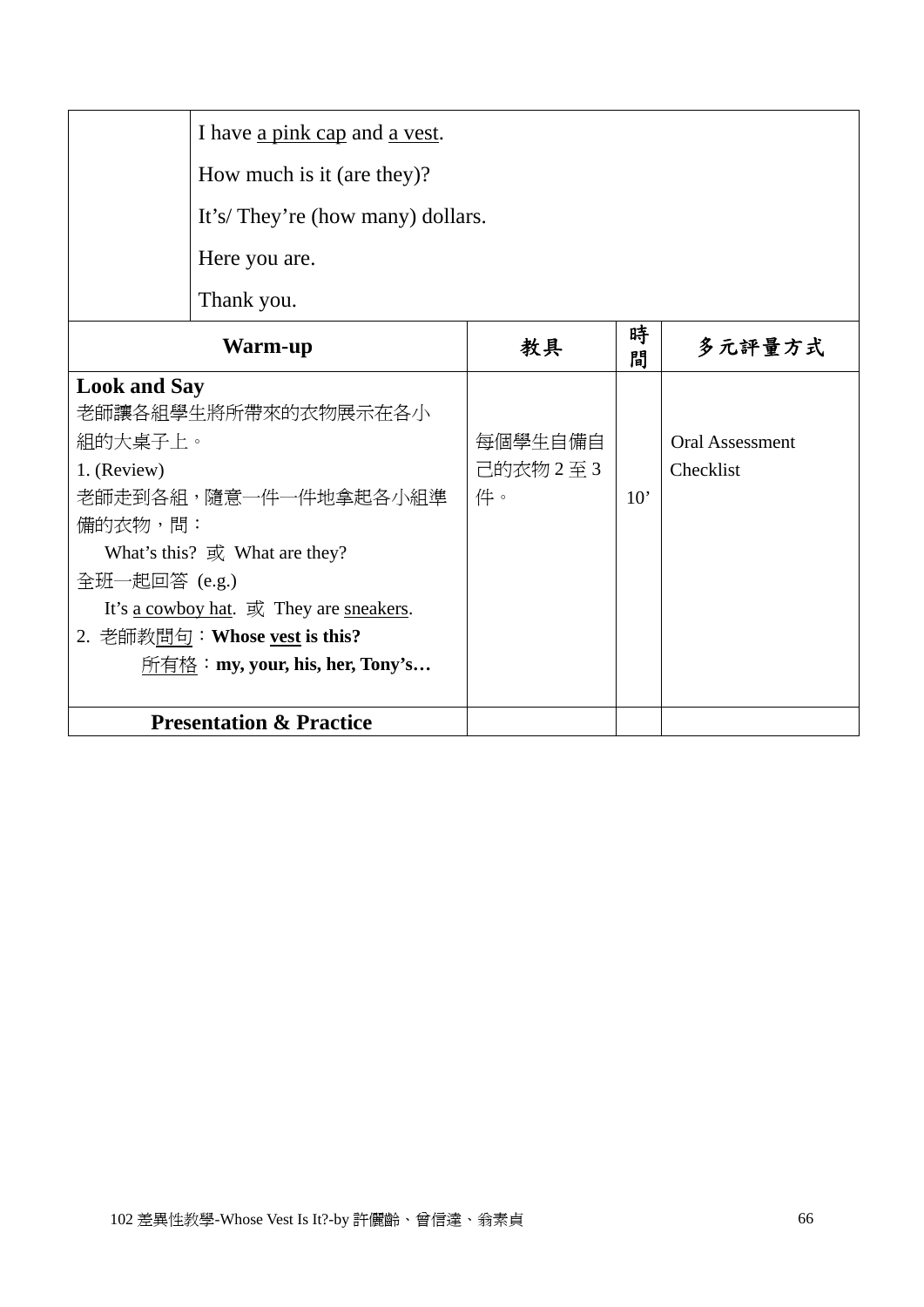| 異質分組<br>1. 老師發數張 8/1A4-sized 大小的紙片給學<br>生,請學生把每一件衣服都標上衣服主人的<br>英文名字。<br>2. 兩人一組--(WL+AL 或 SL) 或 (AL+SL)<br>利用小組合力準備的衣物練習對話:<br>SL/AL(拿起一件衣物)問:<br>What's this?/ What are they?<br>WL/AL $\overset{\sim}{A}$ : It's <u>a shirt</u> . / They are <u>sneakers</u> .<br>SL/AL 問: Whose shirt is it/ this?<br>(Whose sneakers are they?)<br>WL/AL $\overset{\sim}{\leq}$ : It's $\frac{my}{my}$ shirt.<br>(They are Tony's sneakers.)<br><b>Peer Coaching</b><br>3.<br>-個 SL(或 AL)帶著一個 WL 繼續練習<br>繼續到其他組,利用他組準備的衣物繼續<br>4.<br>練習對話,也 <u>互換</u> 角色問、答。 | clothing items<br>$8/1$ A4-sized $\pm$ /<br>的紙片 | 15' | <b>Oral Assessment</b><br><b>Checklist.</b> |
|--------------------------------------------------------------------------------------------------------------------------------------------------------------------------------------------------------------------------------------------------------------------------------------------------------------------------------------------------------------------------------------------------------------------------------------------------------------------------------------------------------------------------------------------------|-------------------------------------------------|-----|---------------------------------------------|
| <b>Production</b>                                                                                                                                                                                                                                                                                                                                                                                                                                                                                                                                |                                                 |     |                                             |
| 同質分組<br>1. 老師將學生程度分成 6 組(e.g., SL 成 1-2 組,<br>AL 成 2-3 組, WL 成 1-2 組)。<br>2. 運用下列的句型,老師請不同組別的學生發<br>表。<br>*全班學生問:<br>What do you have?<br>(e.g.)<br>$\text{WL}(\text{Ben})$ : (拿起一件衣物,說:)<br>I have a $T\text{-}shirt.$ (socks ).<br>This is <u>my T-shirt</u> ./ They are my <u>socks</u> .<br>(Al/ SL 一起說): Ben has a T-shirt.<br>It's <b>Ben's</b> T-shirt.<br>AL(Lily): I have a T-shirt, socks and sneakers.<br>They are <u>my T-shirt</u> , socks and sneakers.<br>(AL/ SL 一起說): Lily has a T-shirt socks and                              |                                                 | 10' | <b>Oral Assessment</b><br>Checklist.        |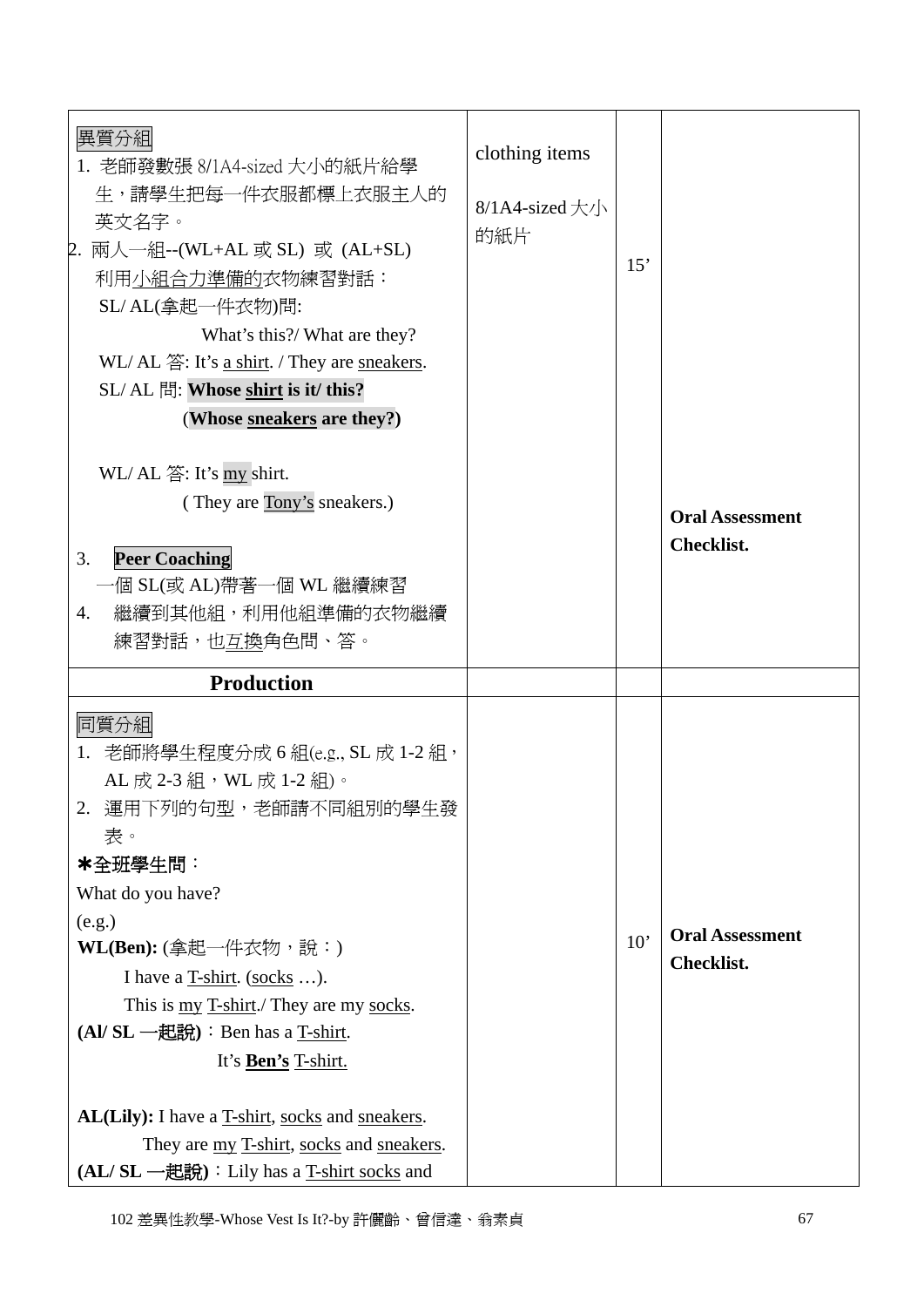| sneakers.                                                 |                |             |                |
|-----------------------------------------------------------|----------------|-------------|----------------|
| They are Lily's T-shirt socks and                         |                |             |                |
| sneakers.                                                 |                |             |                |
|                                                           |                |             |                |
| <b>SL(John ):</b> I have a (color) T-shirt, (color) socks |                |             |                |
| and (color) sneakers.                                     |                |             |                |
| They are my (color) T-shirt, (color) socks and            |                |             |                |
| (color) sneakers.                                         |                |             |                |
| (全班/全組一起說):                                               |                |             |                |
| John has a (color) T-shirt, (color) socks and (color)     |                |             |                |
| sneakers.                                                 |                |             |                |
| They are <b>John's</b> (color) T-shirt, (color) socks     |                |             |                |
| and (color) sneakers.                                     |                |             |                |
|                                                           |                |             |                |
| <b>Follow-up</b>                                          |                |             |                |
| 5.<br>老師發給學生學習單,在二百元的預算下,                                 | 學習單            |             | 學習單            |
| 爲自已的洋娃娃至少購買三件衣物。                                          | clothing items | $5^{\circ}$ | clothing items |
|                                                           |                |             |                |
| <b>Remarks</b>                                            |                |             |                |
|                                                           |                |             |                |

| 教學時間  | 教學單元                             | 使用之教具 |  |
|-------|----------------------------------|-------|--|
| 40 分鐘 | Lesson 2                         | 繪本大書  |  |
|       | Whose Vest Is This?              |       |  |
| 對應之能  | 1-1-9 能聽辨課堂中所習得的詞彙。              |       |  |
|       | 1-1-8 能聽懂簡易句型的句子                 |       |  |
|       | 2-1-3 能說出課堂中所習得的詞彙。              |       |  |
| 力指標   | 2-1-9 能作簡單的提問、回答和敘述。             |       |  |
|       | 2-1-11 能以所習得的英語看圖說話。             |       |  |
|       | $*2-1-12$ 能進行簡易的角色扮演(role play)。 |       |  |
| 評量目標  | 1. 學生能說出所看到衣物的名稱與顏色。             |       |  |
|       | 2. 學生能聽懂他人所說的衣物名稱與顏色。            |       |  |
|       | 3. 學生能聽懂故事內容並演出故事。               |       |  |

102 差異性教學-Whose Vest Is It?-by 許儷齡、曾信達、翁素貞 68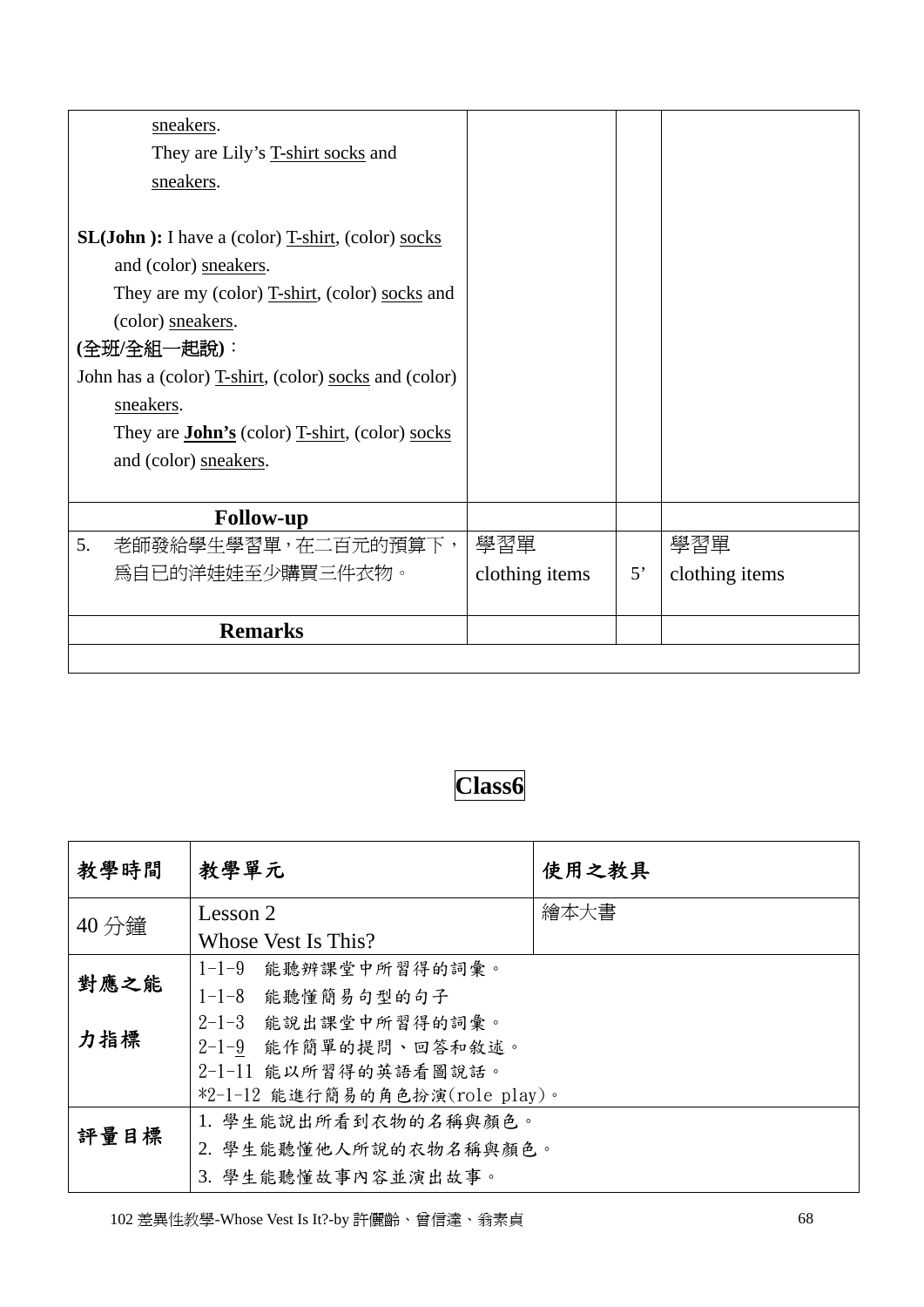## 教學內容及步驟

## 敎學內容

|    | ダスコリク                                                                                                         |                          |        |                        |
|----|---------------------------------------------------------------------------------------------------------------|--------------------------|--------|------------------------|
|    | Warm-up                                                                                                       | 教具                       | 時<br>間 | 多元評量方式                 |
|    | <b>Listen and Do</b><br>1. 老師將全班分成 5-6 組。並請各組依老師指<br>令將人偶穿上指定的衣物。<br>2. SL 重覆老師的指令,並請 AL 或 SL 將人偶<br>穿上指定的衣物。 | Maruko<br>clothing items | 8'     |                        |
|    | <b>Presentation &amp; Practice</b>                                                                            |                          |        |                        |
|    | Listen & Find the matching picture                                                                            |                          |        |                        |
|    | 1. 老師使用下列的句型,請分組同學將指定的<br>衣物穿在人偶上。                                                                            | Maruko doll              | 15'    |                        |
|    | Your (clothing item) go on your (body part).                                                                  |                          |        |                        |
| 2. | SL 重覆老師的指令,並請 AL/WL 將指定的                                                                                      |                          |        |                        |
|    | 衣物穿在人偶上。                                                                                                      |                          |        |                        |
|    | 2. SL 檢視人偶的穿著,並請 AL/WL 試著用英                                                                                   |                          |        |                        |
|    | 語描述人偶的穿著。                                                                                                     |                          |        |                        |
|    | Match the sentences to the picture                                                                            |                          |        |                        |
|    | 1. 老師運用下列的句型,請分組同學排出正確                                                                                        |                          |        | <b>Oral Assessment</b> |
|    | 的句型。                                                                                                          |                          |        | Checklist.             |
|    | Your (clothing item) go on your (body part).                                                                  |                          |        |                        |
| 2. | SL/AL 再一次的說出老師指定的句型,請                                                                                         |                          |        |                        |
|    | WL 將正確的句型排出。                                                                                                  |                          |        |                        |
|    | <b>Read the story</b>                                                                                         | 繪本大書                     |        |                        |
|    | 1. 老師事先準備大書,第一次唸讀故事內容,                                                                                        |                          |        |                        |
|    | 並請全班同學將相關的故事單字唸出。                                                                                             |                          |        |                        |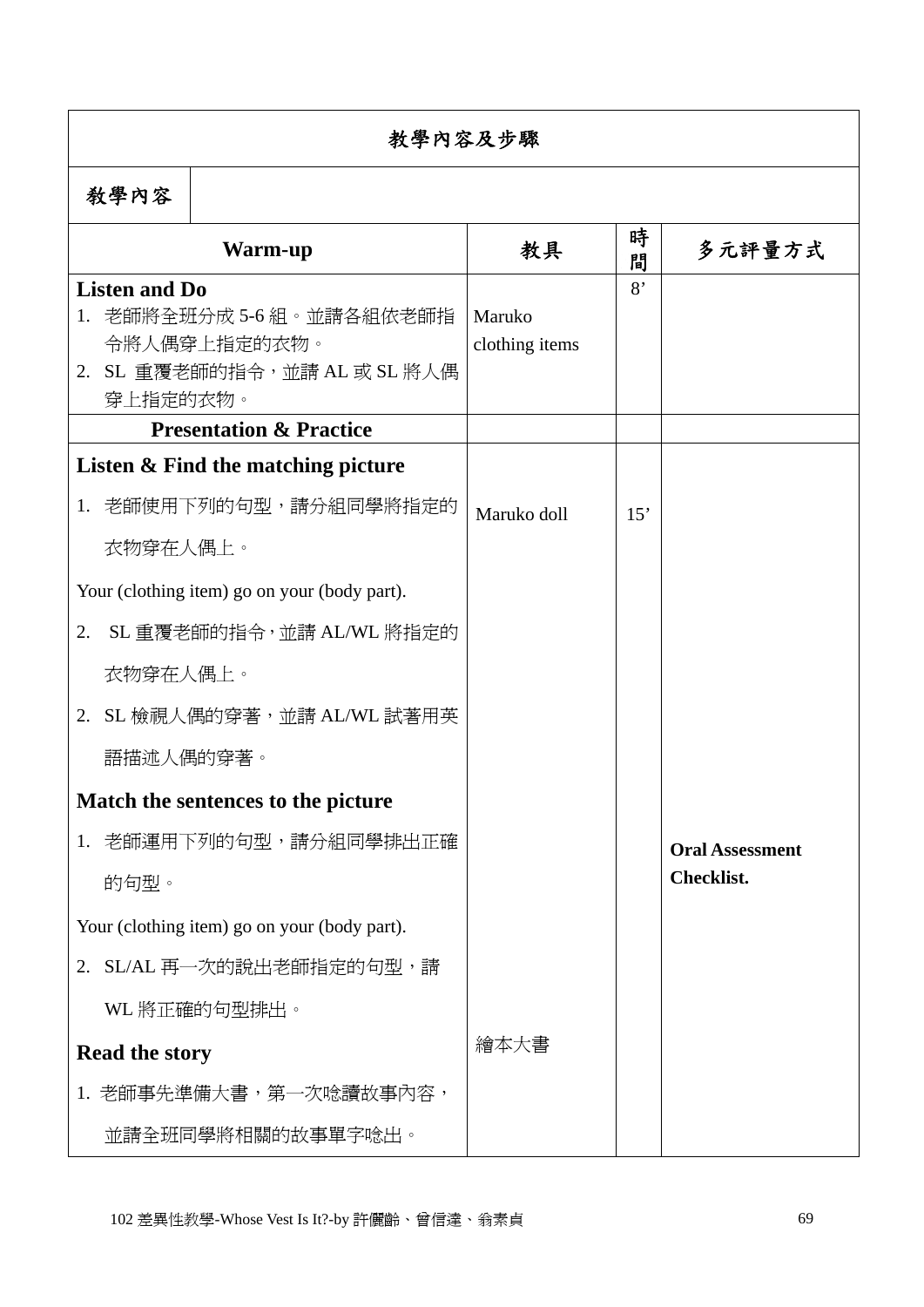| 3. 老師唸讀故事中的一個段落,請 AL/SL 將相                                      |      |     |                                             |
|-----------------------------------------------------------------|------|-----|---------------------------------------------|
| 關的故事單字,依順序排列在黑板上。                                               |      |     |                                             |
|                                                                 |      |     |                                             |
| <b>Production</b>                                               |      |     |                                             |
| <b>Role-play reading</b>                                        |      | 10' |                                             |
| 1.依據故事內容,老師指定每個組別負責唸讀<br>故事其中一段落。                               | 繪本大書 |     | <b>Oral Assessment</b><br><b>Checklist.</b> |
| 3. SL 擔任故事中 WILLY 的角色,AL 擔任故<br>事中媽媽的同色。SL 念出其中選取段落的<br>相關英文單字。 |      |     |                                             |
| 4. 老師逐一觀察並記錄各隊表現。                                               |      |     |                                             |
| <b>Follow-up</b>                                                |      |     |                                             |
|                                                                 |      |     |                                             |
| <b>Remarks</b>                                                  |      |     |                                             |
|                                                                 |      |     |                                             |



| 教學時間  | 教學單元                    | 使用之教具                         |  |  |
|-------|-------------------------|-------------------------------|--|--|
| 40 分鐘 | Lesson 2                | 男女紙娃娃各六個、圖書紙、彩色筆、             |  |  |
|       | Whose Vest Is This?     | 學習單、Oral Assessment Checklist |  |  |
| 對應之能  | 1-1-10 能聽辨課堂中所習得的詞彙。    |                               |  |  |
|       | 1-1-8 能聽懂簡易句型的句子        |                               |  |  |
|       | 2-1-3 能說出課堂中所習得的詞彙。     |                               |  |  |
| 力指標   | 2-1-4 能以正確的語調說出簡易句型的句子。 |                               |  |  |
|       | 2-1-9 能作簡單的提問、回答和敘述。    |                               |  |  |
|       | 2-1-11 能以所習得的英語看圖說話。    |                               |  |  |
| 評量目標  | 1. 學生能說出所看到衣物的名稱與顏色。    |                               |  |  |
|       | 2. 學生能聽懂他人所說的衣物名稱與顏色。   |                               |  |  |
|       | 3. 學生能以完整的句子描述他人的穿著。    |                               |  |  |

102 差異性教學-Whose Vest Is It?-by 許儷齡、曾信達、翁素貞 70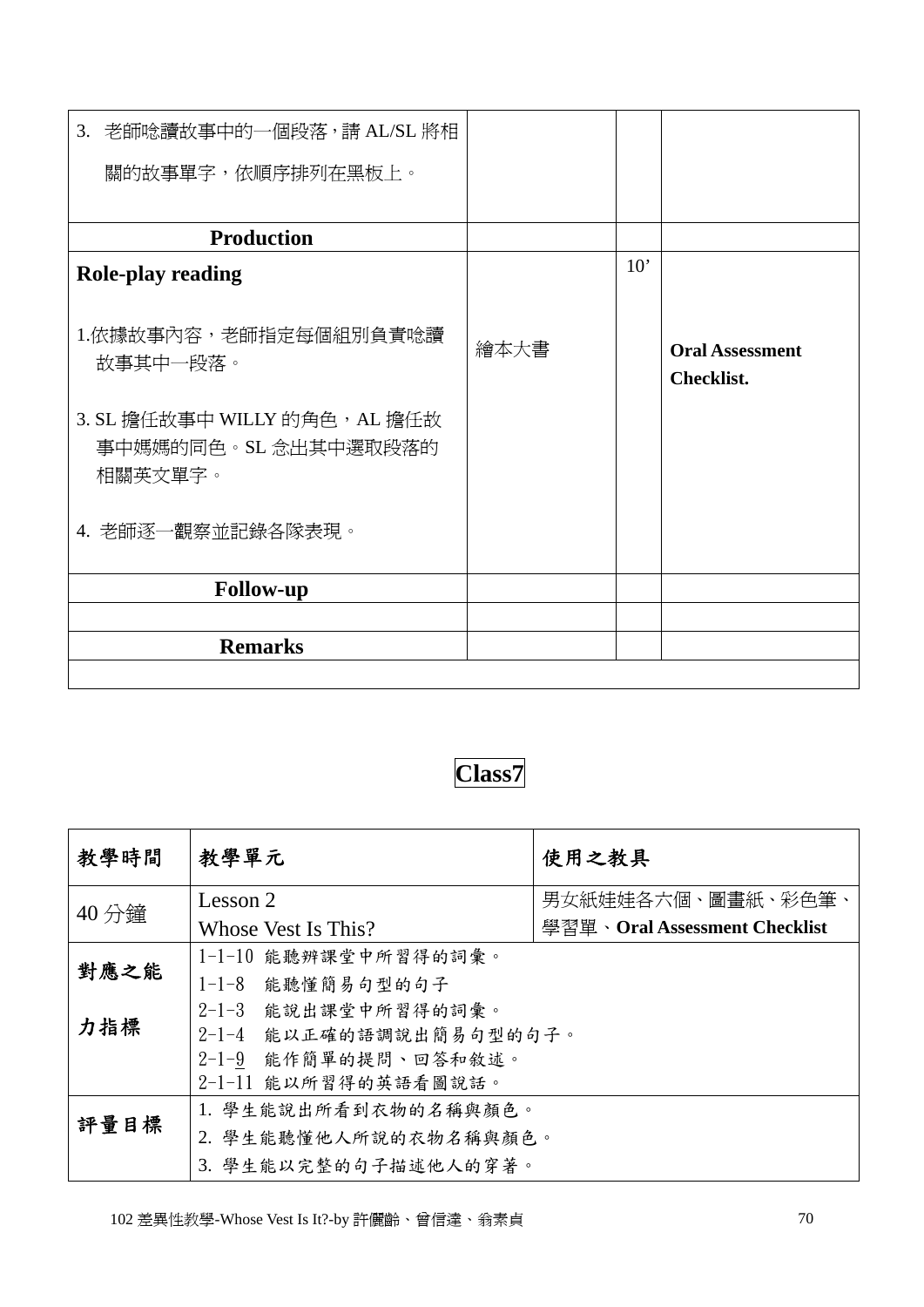| 教學內容及步驟                                                                        |                                                                                                                                                                                                                                                                                                                                                                                  |                                                           |        |                                                             |  |  |
|--------------------------------------------------------------------------------|----------------------------------------------------------------------------------------------------------------------------------------------------------------------------------------------------------------------------------------------------------------------------------------------------------------------------------------------------------------------------------|-----------------------------------------------------------|--------|-------------------------------------------------------------|--|--|
| 敎學內容                                                                           | <b>Sentences</b>                                                                                                                                                                                                                                                                                                                                                                 |                                                           |        |                                                             |  |  |
|                                                                                | <b>Client:</b> What can we buy? / How much is it (are they)?                                                                                                                                                                                                                                                                                                                     |                                                           |        |                                                             |  |  |
|                                                                                | Salesclerk: It's/They're (how many) dollars.                                                                                                                                                                                                                                                                                                                                     |                                                           |        |                                                             |  |  |
|                                                                                | <b>Client:</b> Here you are.<br>Salesclerk: Thank you.                                                                                                                                                                                                                                                                                                                           |                                                           |        |                                                             |  |  |
|                                                                                | Warm-up                                                                                                                                                                                                                                                                                                                                                                          | 教具                                                        | 時<br>間 | 多元評量方式                                                      |  |  |
| 2. 學生開始互相問(答)<br>[註]:                                                          | 1. 老師給每一個學生一張衣物的小紙片,小紙<br>片上有 1~3 樣衣物的圖片及一個人名。<br>S1: What do you have?<br>S <sub>2</sub> : I have a <u>vest</u> and shorts.<br>S1: Whose cap is it?/ Whose shorts are they?<br>S2: It's Tony's yest./ They are Mary's shorts.<br>1. 每次雙方對話完畢,即 <u>change partner</u> ,也<br>exchange pictures。然後用新的衣物圖和新遇<br>見的 partner 重新開始練習對話。<br>2. 若 WL 仍需要協助,則讓 WL 隨著一個 SL<br>或 AL 進行對話練習。 | 老師位全班學生<br>準備:<br>衣物的小紙片數<br>張,小紙片上有<br>1~3 樣衣物的圖<br>片及人名 | 10'    |                                                             |  |  |
|                                                                                | <b>Presentation &amp; Practice</b>                                                                                                                                                                                                                                                                                                                                               |                                                           |        |                                                             |  |  |
| <b>Learning Activity 1:</b><br>Listen & Dress up<br>1. Ss bring their clothes. | 2. When an AL/SL gives instruction, WL<br>puts on the clothes accordingly.                                                                                                                                                                                                                                                                                                       | 學生上堂課製作<br>的紙娃娃衣物                                         | 8'     | T checks on the <b>Oral</b><br><b>Assessment Checklist.</b> |  |  |
|                                                                                | <b>Production</b>                                                                                                                                                                                                                                                                                                                                                                |                                                           |        |                                                             |  |  |
|                                                                                | <b>Learning Activity 2:</b> (pair work)<br>Go Shopping with the budget                                                                                                                                                                                                                                                                                                           |                                                           | 20'    |                                                             |  |  |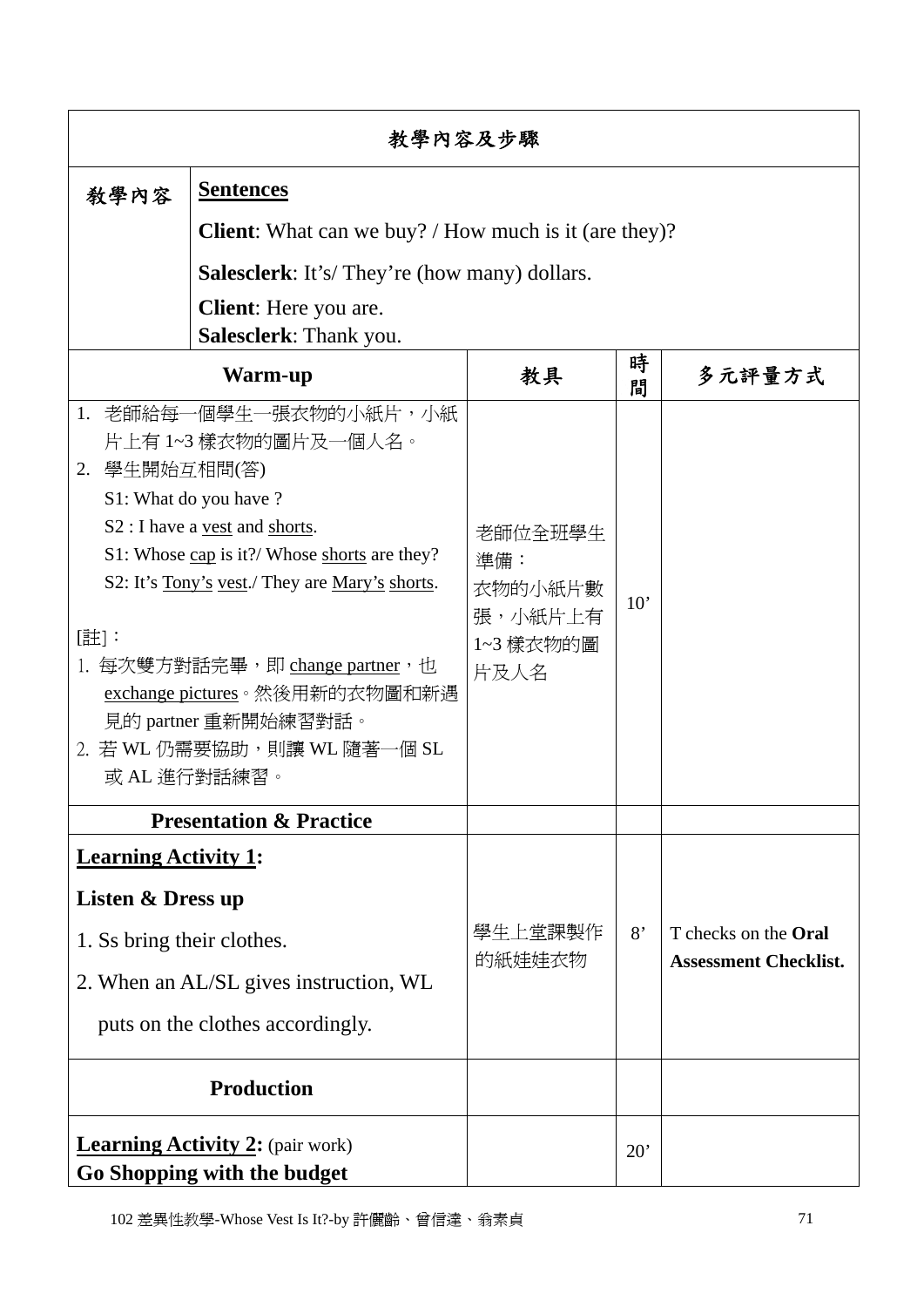|    |                                               | 1.         |                              |
|----|-----------------------------------------------|------------|------------------------------|
|    | ◎ 全班小朋友共分成6小組,每一位學生自                          | 每一位學生自備    |                              |
|    | 備真的衣物2至3件,所以每一小組約有                            | 真的衣物2至3    |                              |
|    | 12-20件衣物一做為各小組所開的服裝店                          | 件。(所以每一小   |                              |
|    | 的貨品,用於Go Shopping 活動中。                        | 組約有 12-20件 |                              |
|    | 1. 老師將全班同質分組 SL/AL/WL,並將所有                    | 衣物可用於 Go   |                              |
|    | 的衣服標上價格。                                      | Shopping 活 | T checks on the <b>Oral</b>  |
|    | 2. 先由 AL 開始當顧客, SL 當店員, 老師給                   | 動)。        | <b>Assessment Checklist.</b> |
|    | 予 AL 組別 300 元, 並在 300 元預算內至少                  |            |                              |
|    | 買三項衣物。                                        | 2.         |                              |
|    | 3. 再由 SL 組別當顧客 WL 當店員,在預算                     | 各小組將衣服整    |                              |
|    | 400 元內,購置至少四項衣物。                              | 齊地摺好放在小    |                              |
|    | 4. 最後由 WL 組別練習當顧客,SL 當店員並                     | 組桌上。       |                              |
|    | 在預算 200 元內,購買至少二項衣物。                          |            |                              |
|    | 5. [註]:每組至少留下 2 人看店一當                         |            |                              |
|    | Salesclerk, 其他組員則到別組採購—當                      |            |                              |
|    | Clients。(角色須輪流擔任)                             |            |                              |
|    | 6. 老師計時,決定活動進行的時間長度,並                         |            |                              |
|    | 隨時觀察紀錄學生的學習狀況,必要時才                            |            |                              |
|    | 給予學生協助。                                       |            |                              |
|    |                                               |            |                              |
|    | Shopping 活動開始                                 |            |                              |
|    | 7. 老師將學生配對分組(SL/AL配 AL 或 WL)。                 |            |                              |
|    | 較強的學生扮演 client,較弱的學生扮演                        |            |                              |
|    | saleslady/salesman ·                          |            |                              |
|    | 8. 老師告訴學生用下列句型練習對話:                           |            |                              |
|    | Client: Give me the (color) (clothing         |            |                              |
|    | item), please.                                |            |                              |
|    | Saleslady/man: Here you are.                  |            |                              |
|    | (如果 Saleslady/man 拿錯衣物, Client 必              |            |                              |
|    | 須用較慢的速度重新說一次指令。)                              |            |                              |
|    | Client: How much is the (color) (clothing     |            |                              |
|    | item)?                                        |            |                              |
|    | Saleslady/man: It's/ They are ______ dollars. |            |                              |
|    | Client: Ok, I'll take it. Here's the money.   |            |                              |
|    | Saleslady/man: Thank you very much.           |            |                              |
|    |                                               |            |                              |
| 9. | 老師逐一觀察並記錄各對表現。                                |            |                              |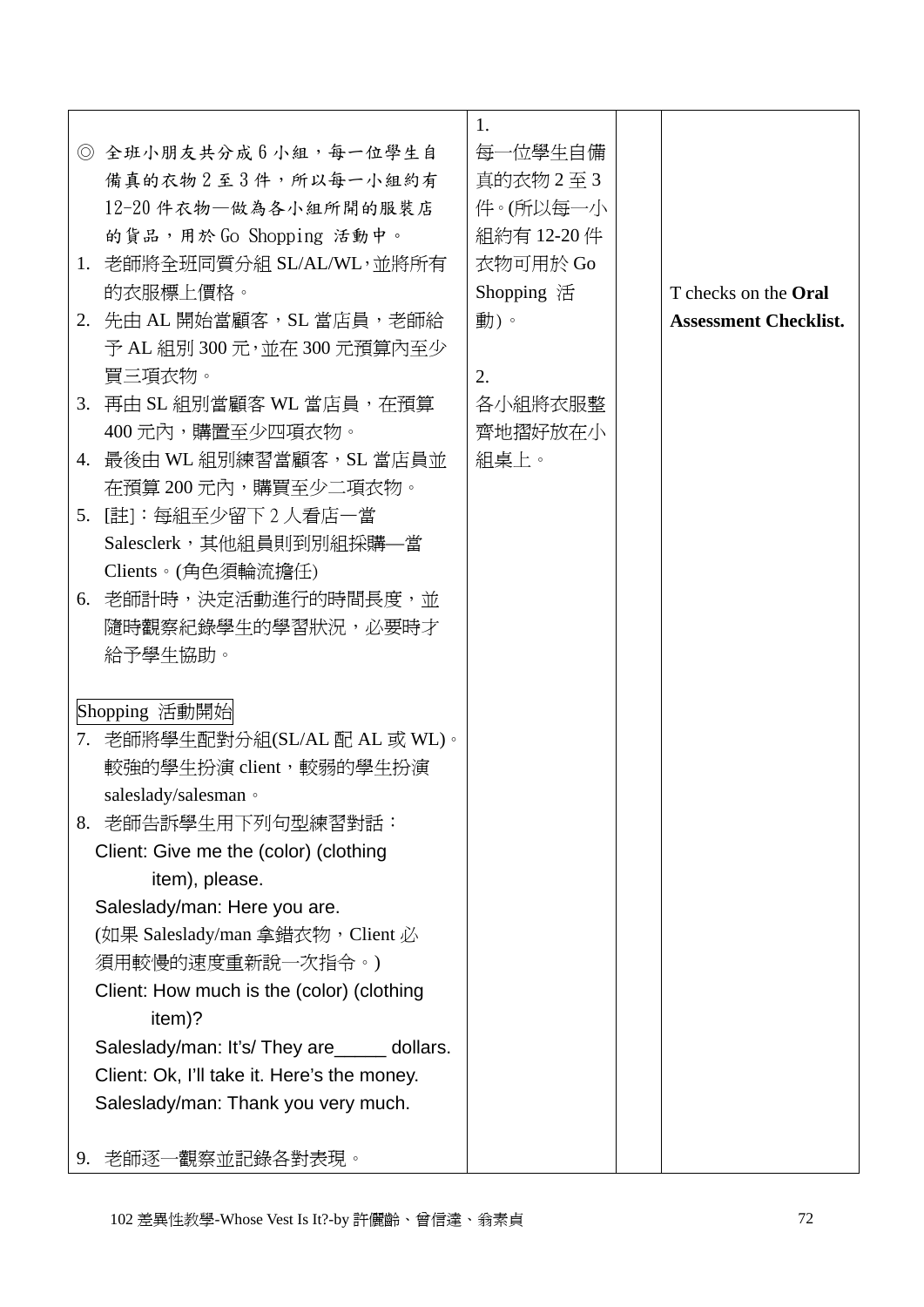| 10. 老師設定嘉獎制度和標準, 為達成購買任     |     |  |
|-----------------------------|-----|--|
| 務的小組獎勵。                     |     |  |
| <b>Follow-up</b>            |     |  |
| 各組討論下節課 Fashion Show 要準備的衣物 | ົາ, |  |
| <b>Remarks</b>              |     |  |
|                             |     |  |

| 教學時間                                                | 教學單元                    | 使用之教具 |                               |  |  |
|-----------------------------------------------------|-------------------------|-------|-------------------------------|--|--|
|                                                     | Lesson 2                |       | 男女紙娃娃各六個、圖畫紙、彩色筆、             |  |  |
| 40 分鐘                                               | Whose Vest Is This?     |       | 學習單、Oral Assessment Checklist |  |  |
|                                                     | 1-1-11 能聽辨課堂中所習得的詞彙。    |       |                               |  |  |
| 對應之能                                                | 1-1-8 能聽懂簡易句型的句子        |       |                               |  |  |
|                                                     | 2-1-3 能說出課堂中所習得的詞彙。     |       |                               |  |  |
| 力指標                                                 | 2-1-4 能以正確的語調說出簡易句型的句子。 |       |                               |  |  |
| 2-1-9 能作簡單的提問、回答和敘述。                                |                         |       |                               |  |  |
| 2-1-11 能以所習得的英語看圖說話。                                |                         |       |                               |  |  |
| 評量目標                                                | 1. 學生能說出所看到衣物的名稱與顏色。    |       |                               |  |  |
|                                                     | 2. 學生能聽懂他人所說的衣物名稱與顏色。   |       |                               |  |  |
|                                                     | 3. 學生能以完整的句子描述他人的穿著。    |       |                               |  |  |
| 教學內容及步驟                                             |                         |       |                               |  |  |
| <b>Sentences</b><br>敎學內容                            |                         |       |                               |  |  |
| Whose vest is it?                                   |                         |       |                               |  |  |
| It's my/ Tony's vest.                               |                         |       |                               |  |  |
| <b>Salesclerk:</b> It's/They're (how many) dollars. |                         |       |                               |  |  |
| Here you are.                                       |                         |       |                               |  |  |
| Thank you.                                          |                         |       |                               |  |  |
| Warm-up                                             |                         | 教具    | 時<br>多元評量方式<br>間              |  |  |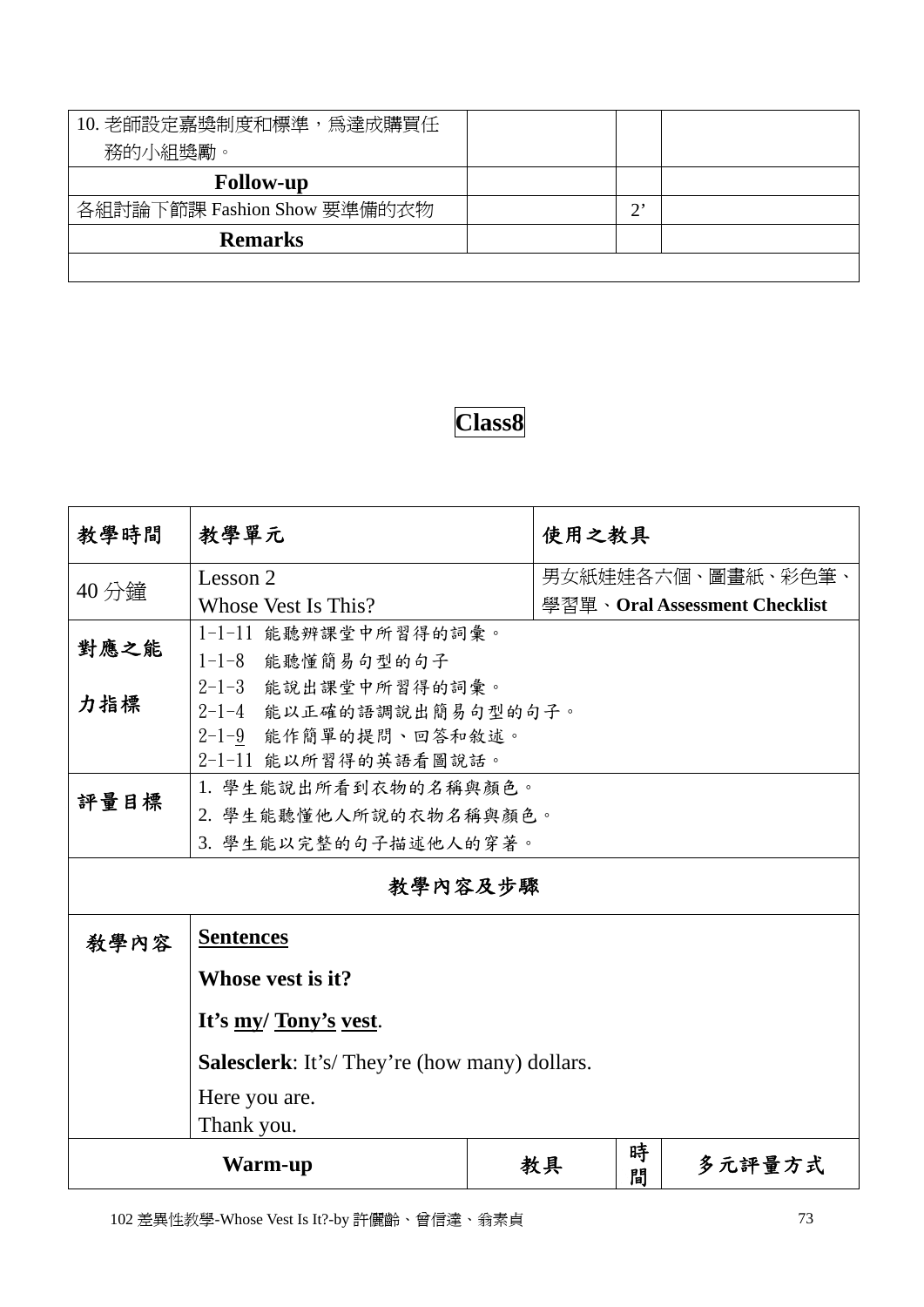| Review all the items of clothing that students have<br>learned in this unit.                                                                                                                                             | Ppt.—items of<br>clothing   | 5'          |                                                      |
|--------------------------------------------------------------------------------------------------------------------------------------------------------------------------------------------------------------------------|-----------------------------|-------------|------------------------------------------------------|
| <b>Presentation &amp; Practice</b>                                                                                                                                                                                       |                             |             |                                                      |
| <b>Learning Activity: Fashion Show</b>                                                                                                                                                                                   |                             |             |                                                      |
| 1. Ss bring their own clothes.                                                                                                                                                                                           | 每一位學生自備                     |             |                                                      |
| 2. When an AL/SL gives instruction, WL                                                                                                                                                                                   | 真的衣物 2至3                    |             | T checks on the <b>Oral</b>                          |
| puts on the clothes accordingly.                                                                                                                                                                                         | 件。                          | 10'         | <b>Assessment Checklist.</b>                         |
| 3. WLs walk on the runway and SLs take                                                                                                                                                                                   |                             |             |                                                      |
| turns to introduce the clothing to the                                                                                                                                                                                   |                             |             |                                                      |
| audience.                                                                                                                                                                                                                |                             |             |                                                      |
| <b>Production</b>                                                                                                                                                                                                        |                             |             |                                                      |
| Lost & Found (chain work)<br>When WLs come back from the<br>$1_{-}$<br>runway, they take off the clothes and<br>throw them on a table.<br>2. T shows a piece of the clothing and<br>asks, "whose (clothing item) is it?" | 每一位學生自備<br>真的衣物 2 至 3<br>件。 |             |                                                      |
| The owner, $(S1)$ , should stand up and<br>reply, "It is my (clothing item.)"<br>3. Then the other Ss say, " <b>It is (name's)</b><br>(clothing item)." .                                                                |                             | 20'         | T checks on the Oral<br><b>Assessment Checklist.</b> |
| S1 takes the teacher's role. S/he picks up<br>4.<br>another piece of the clothing and asks the<br>class, "whose (clothing item) is it?"<br>The second owner, (S2), answers<br>Then S2 takes S1's role                    |                             |             |                                                      |
| <b>Follow-up</b>                                                                                                                                                                                                         |                             |             |                                                      |
| 各組分享此學習活動的心得和收穫。                                                                                                                                                                                                         |                             | $5^{\circ}$ |                                                      |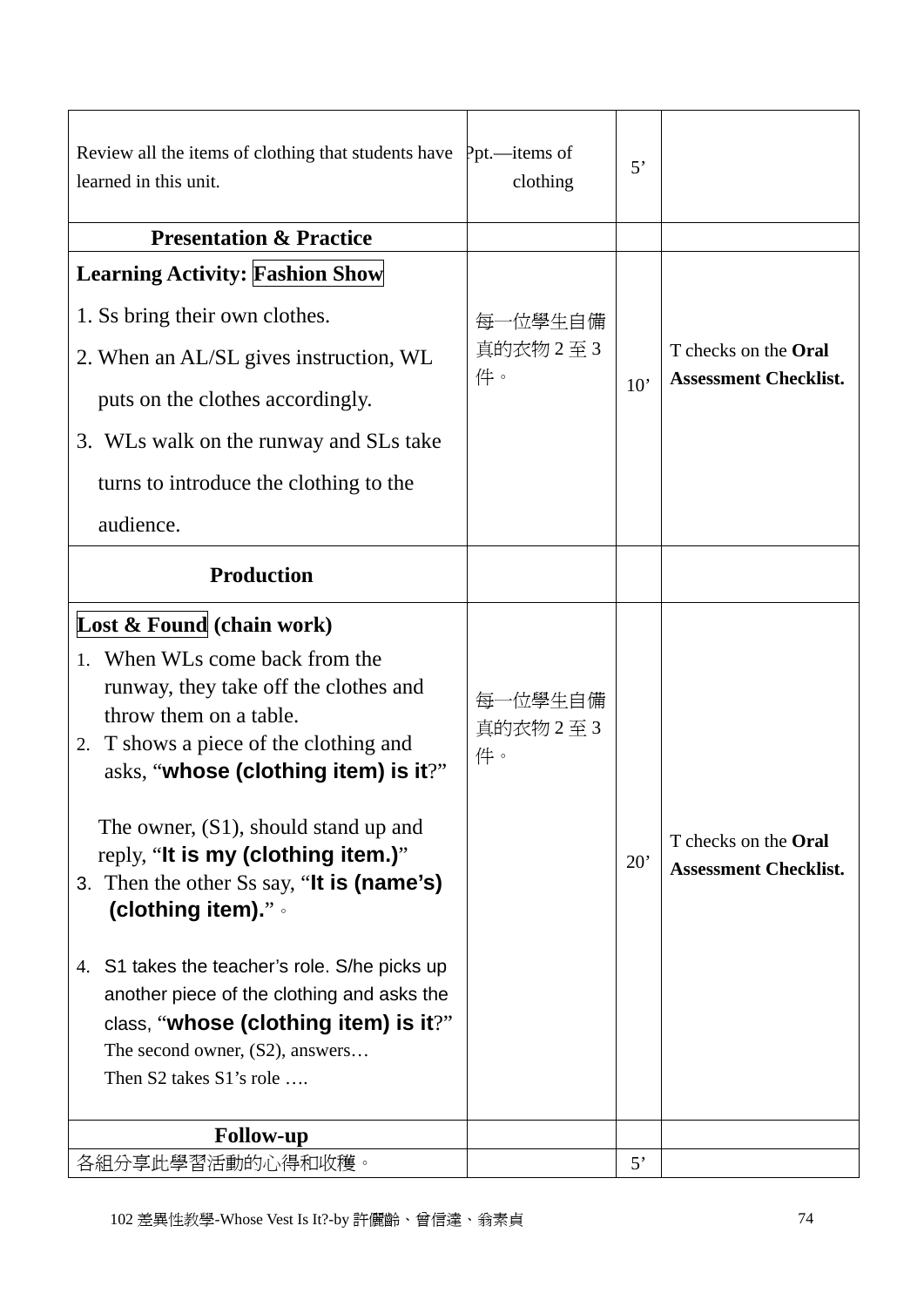| ∽.<br>---<br>-- |  |  |
|-----------------|--|--|
|                 |  |  |

(三) 學習評量

- 附件一:**Pretest Sheet / Post-test Sheet**
- 附件二:**Oral Assessment Checklist**
- 附件三:**Worksheet- What's in the Wardrobe?**
- 參、 教學成果

(含影片、照片、學生成果作品等)

肆、 教學省思(含建議)

- 一 、本研究的教學班級「合作學習」氣氛濃厚,故此異質化教學成效 極佳。建議教師可嘗試運用於一般不具此相似特質的班級,以探 查其成效是否依舊顯著。
- 二 、 本研究的教案設計所含括的單字量較多 (新舊 items of clothing 共計 30 個單字),一方面乃為了配合不同學習活動的需求,更重 要的是,半數以上的單字是學生學習過的字彙,其他則是順應學 生課堂上的要求,補充的「存在於學生真實的生活經驗裡」的 衣物字彙。(例如:cowboy hat, high heels, trousers, underwear, bra, scarf…)。雖然,單字數量看似偏多,但根據教學者從教學活動中 的觀察,英文中上程度的學生反而偏好在學習活動中,選用這些 新增的字彙。建議教學者可以搭配教科書裡較少的單字量來進行 本教案中的練習活動,藉此檢視其成效是否更為顯著。
- 三 、教學活動中,安排學生自製所需的學習輔助器材,(如:男、 女紙娃娃和各式衣物),若在課堂上繪製,頗為耗時,而且尺寸不 一,不利學習活動進行。建議教學者可為學生準備制式的底稿, 作為學生回家作業,讓學習者在家中先行上色與剪裁。
- 四 、本教案的設計初衷是希望能以主題式學習,讓學生完成完整的學 習流程。但是為期四週的學習歷程(共計 8 節課)對每學期僅二十至